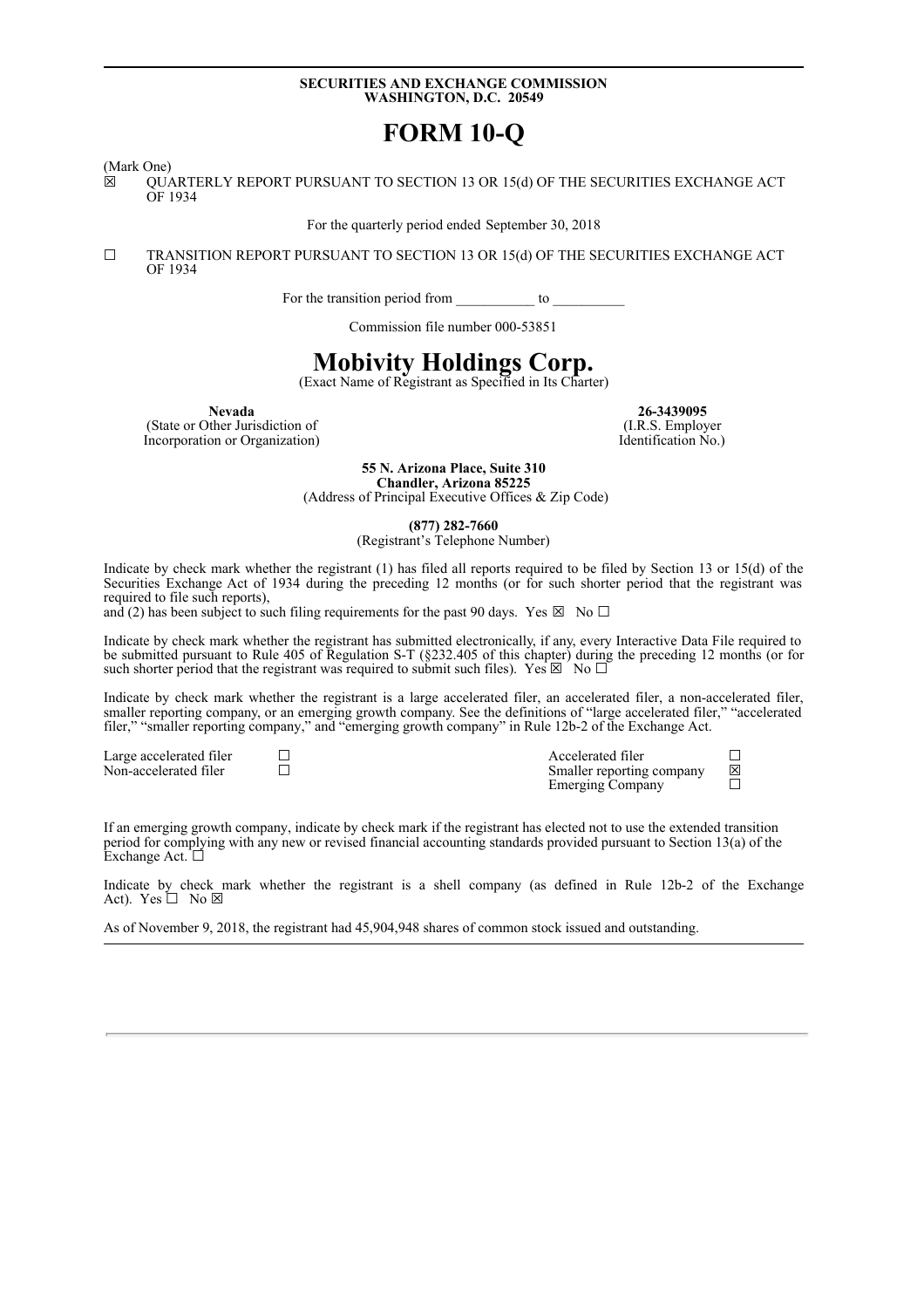# **MOBIVITY HOLDINGS CORP.**

# **TABLE OF CONTENTS**

|                |                                                                                                                                                           | Page           |
|----------------|-----------------------------------------------------------------------------------------------------------------------------------------------------------|----------------|
| PART I         | <b>FINANCIAL INFORMATION</b>                                                                                                                              |                |
| Item 1.        | <b>Financial Statements</b>                                                                                                                               |                |
|                | Condensed Consolidated Balance Sheets as of September 30, 2018 (Unaudited) and December 31,<br>2017                                                       |                |
|                | Condensed Consolidated Statements of Operations and Comprehensive Income for the three and nine<br>months ended September 30, 2018 and 2017 (Unaudited)   | $\overline{2}$ |
|                | Condensed Consolidated Statement of Stockholders' Equity for the nine months ended September 30,<br>2018 (Unaudited) and the year ended December 31, 2017 | 3              |
|                | <u>Condensed Consolidated Statements of Cash Flows for the nine months ended September 30, 2018 and</u><br>2017 (Unaudited)                               | 4              |
|                | Notes to Condensed Consolidated Financial Statements (Unaudited)                                                                                          | 5              |
| Item 2.        | Management's Discussion and Analysis of Financial Condition and Results of Operations                                                                     | 19             |
| Item 3.        | <b>Quantitative and Qualitative Disclosures About Market Risk</b>                                                                                         | 24             |
| Item 4.        | <b>Controls and Procedures</b>                                                                                                                            | 24             |
|                |                                                                                                                                                           |                |
|                | <b>PART II OTHER INFORMATION</b>                                                                                                                          |                |
|                | Item 1. Legal Proceedings                                                                                                                                 | 25             |
|                | Item 1A. Risk Factors                                                                                                                                     | 25             |
| Item $2$ .     | Unregistered Sales of Equity Securities and Use of Proceeds                                                                                               | 25             |
| Item 6.        | Exhibits                                                                                                                                                  | 25             |
| Signature Page |                                                                                                                                                           | 26             |
|                |                                                                                                                                                           |                |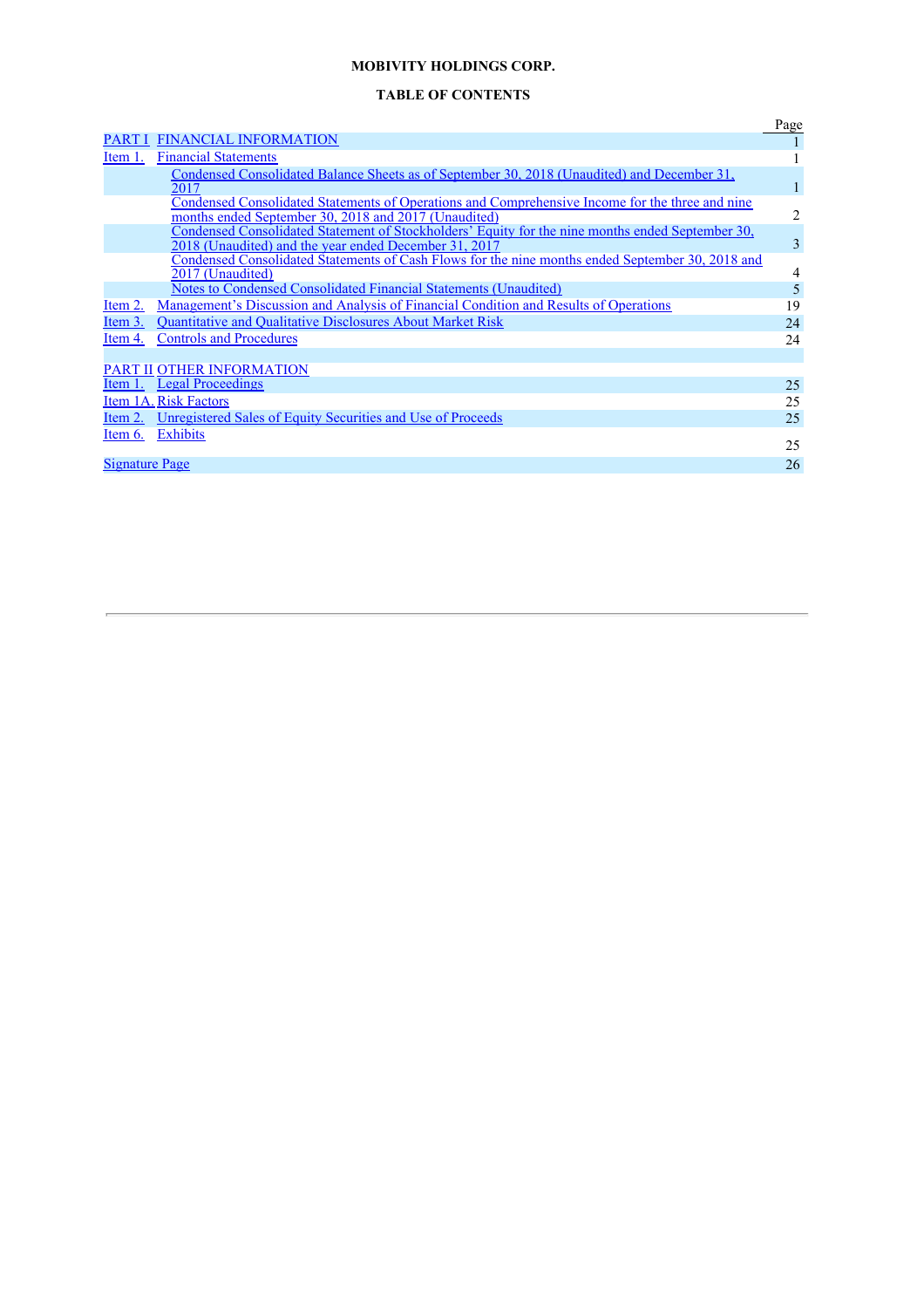# **PART I – FINANCIAL INFORMATION**

# **Item 1. Financial Statements**

#### **Mobivity Holdings Corp. Condensed Consolidated Balance Sheets**

|                                                                                                     |              | September 30,<br>2018<br>(Unaudited) |                    | December 31,<br>2017<br>(Audited) |
|-----------------------------------------------------------------------------------------------------|--------------|--------------------------------------|--------------------|-----------------------------------|
| <b>ASSETS</b>                                                                                       |              |                                      |                    |                                   |
| <b>Current assets</b>                                                                               |              |                                      |                    |                                   |
| Cash                                                                                                | $\mathbb{S}$ | 5,119,562                            | $\mathcal{S}$      | 460,059                           |
| Accounts receivable, net of allowance for doubtful accounts of \$9,828 and<br>\$2,280, respectively |              | 2,445,292                            |                    | 885,743                           |
| Other current assets                                                                                |              | 215,699                              |                    | 209,536                           |
| <b>Total current assets</b>                                                                         |              | 7,780,553                            |                    | 1,555,338                         |
| Goodwill                                                                                            |              | 803,118                              |                    | 803,118                           |
| Intangible assets, net                                                                              |              | 771,991                              |                    | 676,436                           |
| Accounts receivable, long term                                                                      |              | 2,410,130                            |                    |                                   |
| Other assets                                                                                        |              | 92,179                               |                    | 88,916                            |
| <b>TOTAL ASSETS</b>                                                                                 | \$           | 11,857,971                           | $\mathbf{s}$       | 3,123,808                         |
| <b>LIABILITIES AND STOCKHOLDERS' EQUITY</b>                                                         |              |                                      |                    |                                   |
| <b>Current liabilities</b>                                                                          |              |                                      |                    |                                   |
| Accounts payable                                                                                    | \$           | 1,118,287                            | $\mathcal{S}$      | 1,096,003                         |
| Accrued interest                                                                                    |              | 6,100                                |                    | 1,168                             |
| Accrued and deferred personnel compensation                                                         |              | 554,137                              |                    | 590,500                           |
| Deferred revenue and customer deposits                                                              |              | 3,418,025                            |                    | 1,429,266                         |
| Notes payable, net - current maturities                                                             |              | 332,312                              |                    | 2,236,224                         |
| Other current liabilities                                                                           |              | 731,421                              |                    | 226,355                           |
| <b>Total current liabilities</b>                                                                    |              | 6,160,282                            |                    | 5,579,516                         |
|                                                                                                     |              |                                      |                    |                                   |
| <b>Non-current liabilities</b>                                                                      |              |                                      |                    |                                   |
| Notes payable, net - long term                                                                      |              | 205,786                              |                    | 180,810                           |
| Other long term liabilities                                                                         |              | 1,509,662                            |                    |                                   |
| <b>Total non-current liabilities</b>                                                                |              | 1,715,448                            |                    | 180,810                           |
| <b>Total liabilities</b>                                                                            |              | 7,875,730                            |                    | 5,760,326                         |
| <b>Commitments and Contingencies (See Note 9)</b>                                                   |              |                                      |                    |                                   |
| Stockholders' equity<br>Common stock, \$0.001 par value; 100,000,000 shares authorized; 45,904,948  |              |                                      |                    |                                   |
| and 37,025,140, shares issued and outstanding                                                       |              | 45,905                               |                    | 37,025                            |
| Equity payable                                                                                      |              | 100,862                              |                    | 100,862                           |
| Additional paid-in capital                                                                          |              | 87,500,045                           |                    | 77,910,842                        |
|                                                                                                     |              | (46, 846)                            |                    | (65,764)                          |
| Accumulated other comprehensive loss                                                                |              |                                      |                    |                                   |
| Accumulated deficit                                                                                 |              | (83, 617, 725)                       |                    | (80,619,483)                      |
| <b>Total stockholders' equity</b>                                                                   |              | 3,982,241                            |                    | (2,636,518)                       |
| <b>TOTAL LIABILITIES AND STOCKHOLDERS' EQUITY</b>                                                   | \$           | 11,857,971                           | $\mathbf{\hat{s}}$ | 3,123,808                         |

*See accompanying notes to these unaudited condensed consolidated financial statements.*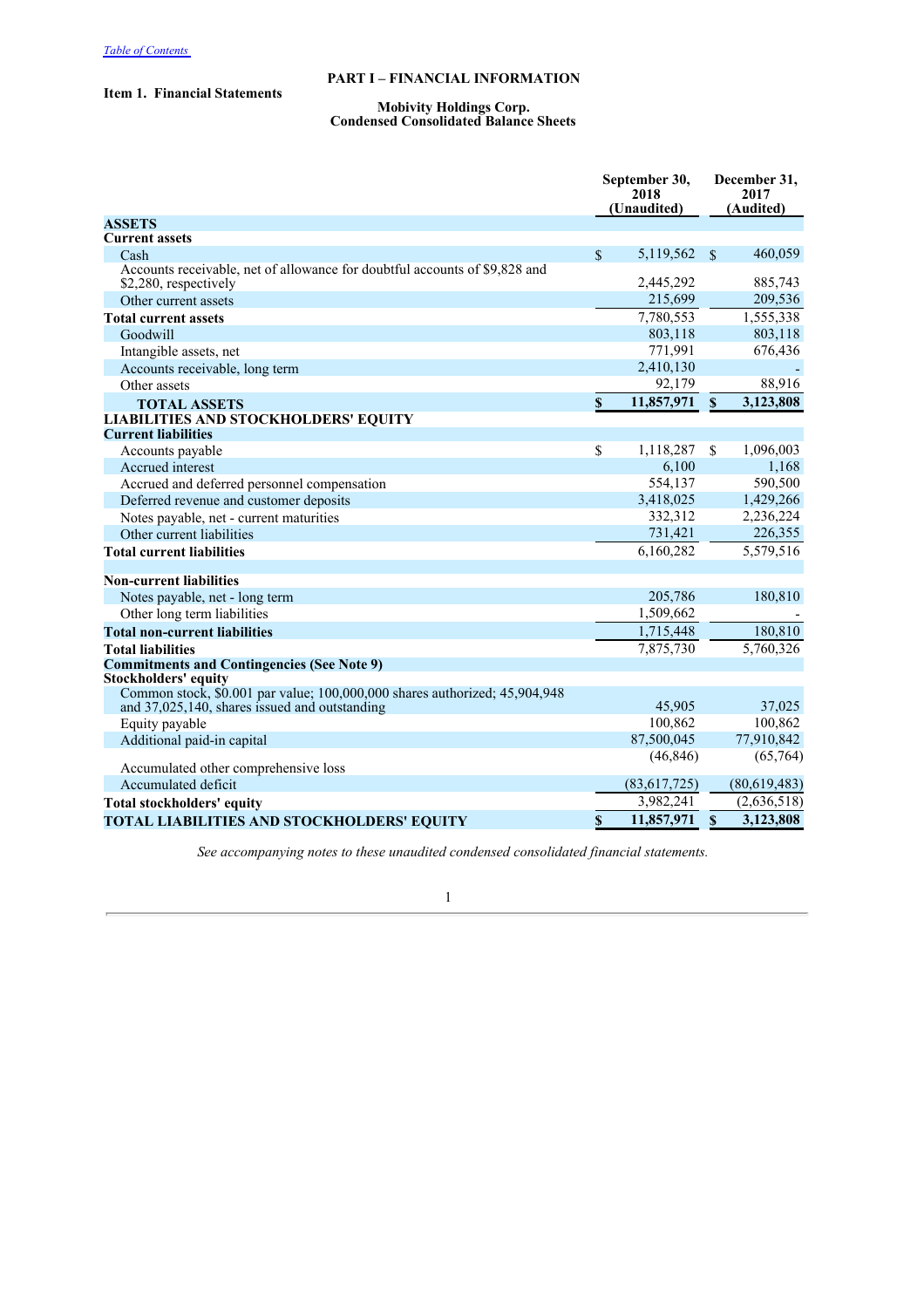#### **Mobivity Holdings Corp. Condensed Consolidated Statements of Operations and Comprehensive Income (Unaudited)**

|                                                         | <b>Three Months Ended</b><br>September 30, |            |               |             |    | <b>Nine Months Ended</b><br>September 30, |             |             |  |  |
|---------------------------------------------------------|--------------------------------------------|------------|---------------|-------------|----|-------------------------------------------|-------------|-------------|--|--|
|                                                         |                                            | 2018       |               | 2017        |    | 2018                                      |             | 2017        |  |  |
| <b>Revenues</b>                                         |                                            |            |               |             |    |                                           |             |             |  |  |
| Revenues                                                | \$                                         | 4,561,368  | $\mathcal{S}$ | 2,083,987   | \$ | 9,620,935                                 | $\mathbf S$ | 6,436,072   |  |  |
| Cost of revenues                                        |                                            | 1,021,285  |               | 786,385     |    | 2,570,804                                 |             | 1,943,534   |  |  |
| <b>Gross profit</b>                                     |                                            | 3.540.083  |               | 1.297.602   |    | 7.050.131                                 |             | 4,492,538   |  |  |
| <b>Operating expenses</b>                               |                                            |            |               |             |    |                                           |             |             |  |  |
| General and administrative                              |                                            | 857,095    |               | 652,762     |    | 2,876,029                                 |             | 2,516,249   |  |  |
| Sales and marketing                                     |                                            | 792,678    |               | 836,767     |    | 3,046,521                                 |             | 2,673,087   |  |  |
| Engineering, research, and development                  |                                            | 1,683,738  |               | 1,177,318   |    | 3,637,996                                 |             | 3,080,037   |  |  |
| Depreciation and amortization                           |                                            | 87,526     |               | 105,510     |    | 283,224                                   |             | 273,716     |  |  |
| <b>Total operating expenses</b>                         |                                            | 3,421,037  |               | 2,772,357   |    | 9,843,770                                 |             | 8,543,089   |  |  |
| <b>Income (loss) from operations</b>                    |                                            | 119,046    |               | (1,474,755) |    | (2,793,639)                               |             | (4,050,551) |  |  |
| Other income/(expense)                                  |                                            |            |               |             |    |                                           |             |             |  |  |
| Interest income                                         |                                            | 279        |               | 962         |    | 881                                       |             | 2,878       |  |  |
| Interest expense                                        |                                            | (25, 913)  |               | (62, 748)   |    | (193, 036)                                |             | (115,363)   |  |  |
| Gain on sale of fixed assets                            |                                            |            |               |             |    | (8, 722)                                  |             |             |  |  |
| Foreign currency (loss) gain                            |                                            | (2,106)    |               | (931)       |    | (3,726)                                   |             | (4,120)     |  |  |
| Total other income/(expense)                            |                                            | (27,740)   |               | (62, 717)   |    | (204, 603)                                |             | (116, 605)  |  |  |
| Income (loss) before income taxes                       |                                            | 91,306     |               | (1,537,472) |    | (2,998,242)                               |             | (4,167,156) |  |  |
| Income tax expense                                      |                                            |            |               |             |    |                                           |             |             |  |  |
| <b>Net Income (loss)</b>                                |                                            | 91,306     |               | (1,537,472) |    | (2,998,242)                               |             | (4,167,156) |  |  |
| Other comprehensive income (loss), net of<br>income tax |                                            |            |               |             |    |                                           |             |             |  |  |
| Foreign currency translation adjustments                |                                            | 38,179     |               | (20, 294)   |    | 18,918                                    |             | (36, 158)   |  |  |
| <b>Comprehensive income (loss)</b>                      | \$                                         | 129,485    | \$            | (1,557,766) | \$ | (2,979,324)                               | \$          | (4,203,314) |  |  |
| Net income (loss) per share:                            |                                            |            |               |             |    |                                           |             |             |  |  |
| <b>Basic</b>                                            | \$                                         | 0.00       | \$            | (0.04)      | \$ | (0.07)                                    | \$          | (0.11)      |  |  |
| <b>Diluted</b>                                          | \$                                         | 0.00       | \$            | (0.04)      | \$ | (0.07)                                    | \$          | (0.11)      |  |  |
| Weighted average number of shares:                      |                                            |            |               |             |    |                                           |             |             |  |  |
| <b>Basic</b>                                            |                                            | 45,719,664 |               | 36,683,122  |    | 41,325,443                                |             | 36,488,448  |  |  |
| <b>Diluted</b>                                          |                                            | 53,394,242 |               | 36,683,122  |    | 41,325,443                                |             | 36,488,448  |  |  |

*See accompanying notes to these unaudited condensed consolidated financial statements.*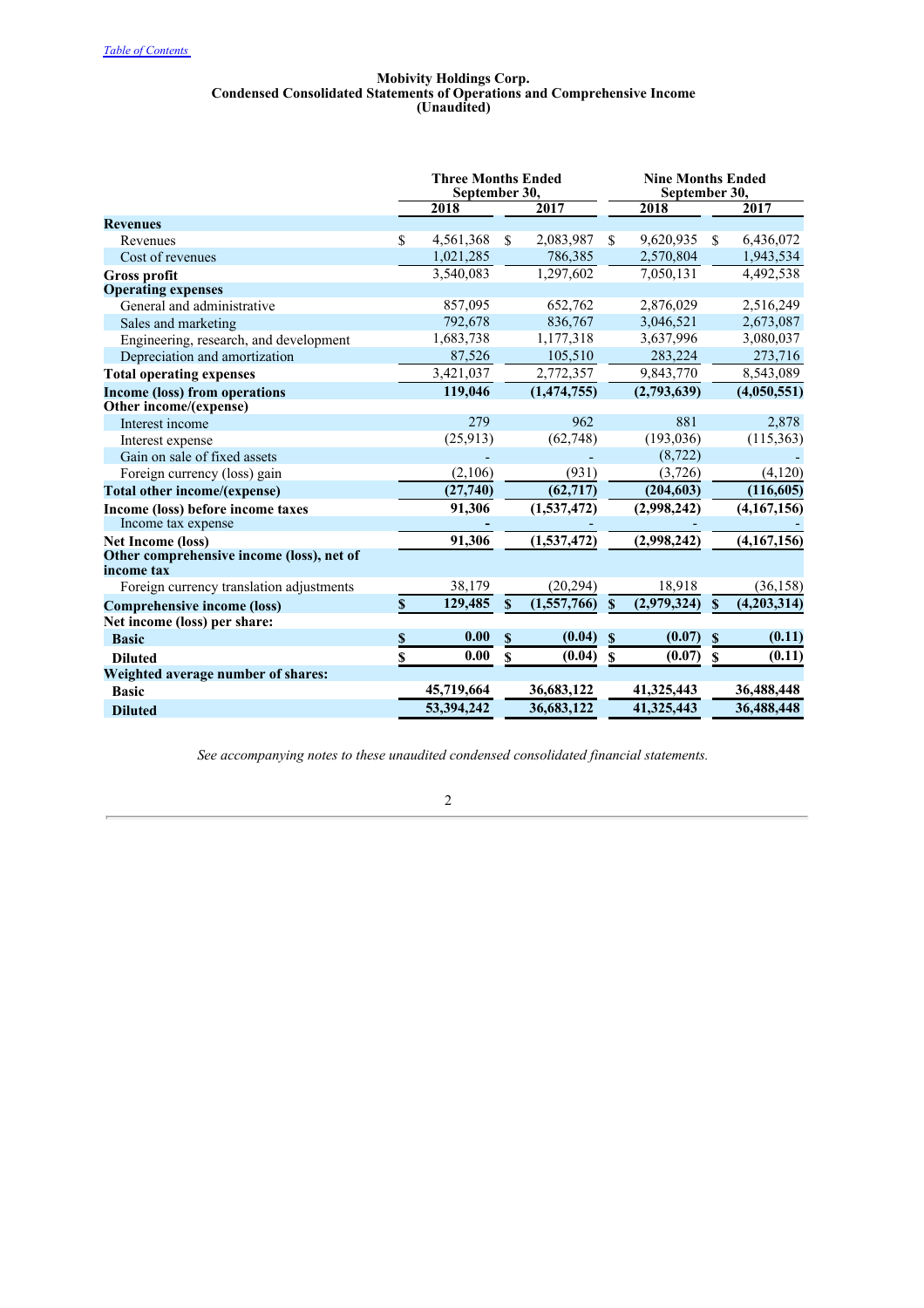## **Mobivity Holdings Corp. Consolidated Statement of Stockholders' Equity**

|                                                             | <b>Common Stock</b> |                | Equity    | <b>Additional</b><br>Paid-in       | Accumulated<br>Other<br>Comprehensive | Accumulated                     | Total<br>Stockholders'<br><b>Equity</b> |
|-------------------------------------------------------------|---------------------|----------------|-----------|------------------------------------|---------------------------------------|---------------------------------|-----------------------------------------|
|                                                             | <b>Shares</b>       | <b>Dollars</b> | Payable   | Capital                            | Loss                                  | Deficit                         | (Deficit)                               |
| Balance, December 31, 2016                                  | 36,388,997          | \$36,389       | \$100,862 | 76,698,383<br>$\mathbf{S}$         | $\mathbf{\hat{S}}$                    | $(32,999)$ \$ $(74,673,471)$    | 2,129,164                               |
| Issuance of common stock for options<br>exercised           | 152,085             | 152            |           | 82,646                             |                                       |                                 | 82,798                                  |
| Issuance of common stock for restricted<br>stock awards     | 484,058             | 484            |           | (484)                              |                                       |                                 |                                         |
| Stock based compensation                                    |                     |                |           | 1,130,297                          |                                       |                                 | 1,130,297                               |
| Foreign currency translation adjustment                     |                     |                |           |                                    | (32,765)                              |                                 | (32,765)                                |
| Net loss                                                    |                     |                |           |                                    |                                       | (5,946,012)                     | (5,946,012)                             |
| Balance, December 31, 2017                                  | 37,025,140          |                |           | \$37,025 \$100,862 \$77,910,842 \$ |                                       | $(65,764)$ \$ $(80,619,483)$ \$ | (2,636,518)                             |
| Issuance of common stock for cash                           | 5,775,000           | 5,775          |           | 5,769,225                          |                                       |                                 | 5,775,000                               |
| Issuance of common stock for warrant<br>conversion          | 2,018,125           | 2,018          |           | 2,151,829                          |                                       |                                 | 2,153,847                               |
| Issuance of common stock for debt<br>conversion             | 1,047,583           | 1,047          |           | 1,088,439                          |                                       |                                 | 1,089,486                               |
| Issuance of common stock for cashless<br>warrant conversion | 1,808               | $\overline{2}$ |           | (2)                                |                                       |                                 |                                         |
| Issuance of common stock for options<br>exercised           | 37,292              | 37             |           | 21,458                             |                                       |                                 | 21,495                                  |
| Stock based compensation                                    |                     |                |           | 558,254                            |                                       |                                 | 558,254                                 |
| Foreign currency translation adjustment                     |                     |                |           |                                    | 18,918                                |                                 | 18,918                                  |
| Net loss                                                    |                     |                |           |                                    |                                       | (2,998,242)                     | (2,998,242)                             |
| Balance, September 30, 2018                                 | 45,904,948          |                |           | $$45,905 \$100,862 \$87,500,045$   |                                       | $(46,846)$ \$ $(83,617,725)$    | 3,982,241                               |

*See accompanying notes to these unaudited condensed consolidated financial statements.*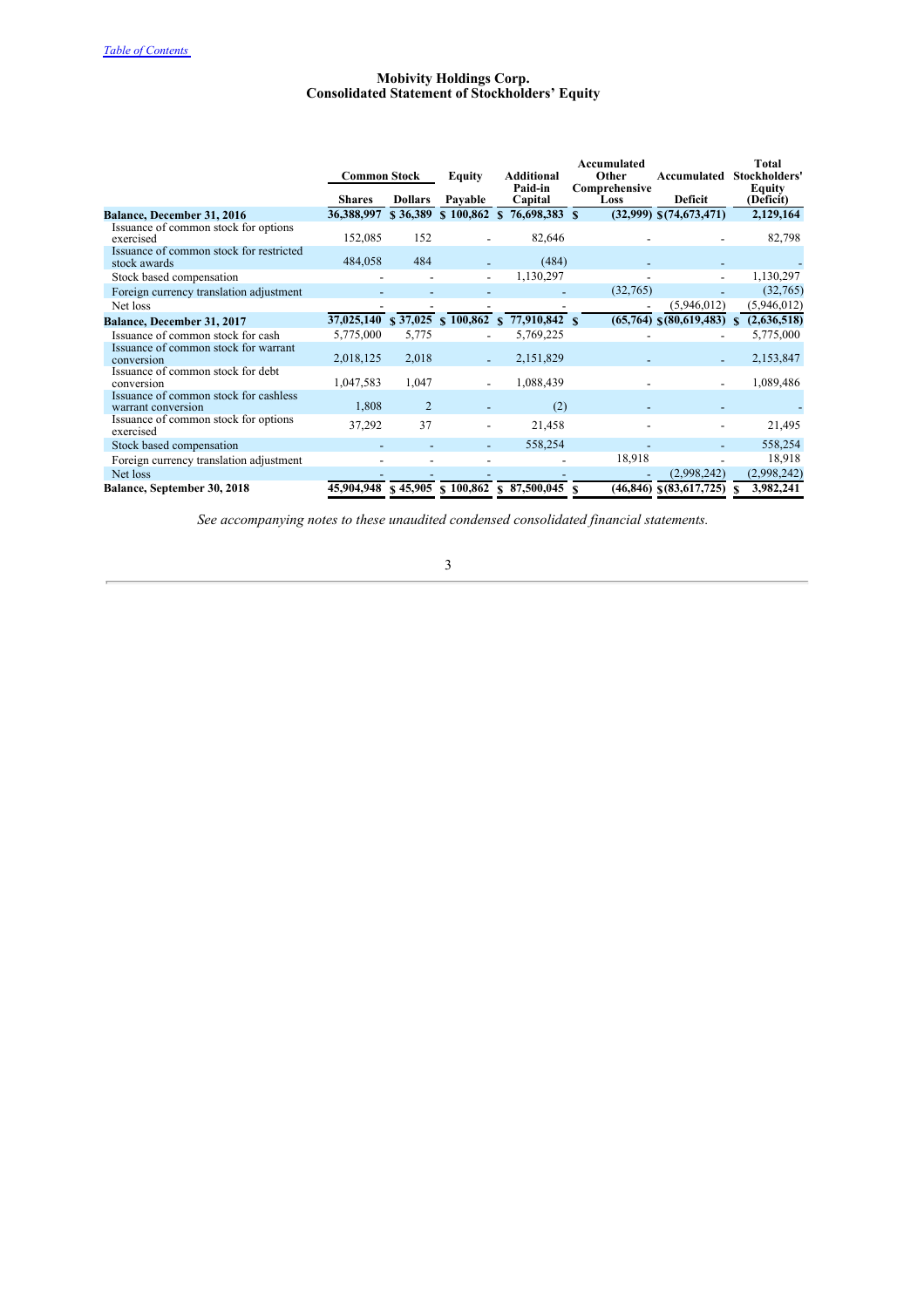#### **Mobivity Holdings Corp. Consolidated Statements of Cash Flows (Unaudited)**

|                                                                             |           | <b>Nine Months Ended</b><br>September 30, |             |               |
|-----------------------------------------------------------------------------|-----------|-------------------------------------------|-------------|---------------|
|                                                                             |           | 2018                                      |             | 2017          |
| <b>OPERATING ACTIVITIES</b>                                                 |           |                                           |             |               |
| Net loss                                                                    | \$        | $(2,998,242)$ \$                          |             | (4,167,156)   |
| Adjustments to reconcile net loss to net cash used in operating activities: |           |                                           |             |               |
| Bad debt expense                                                            |           | 9,878                                     |             | (7,277)       |
| Loss on conversion of debt                                                  |           | 41,903                                    |             |               |
| Amortization of deferred financing costs                                    |           |                                           |             | 20,245        |
| Stock-based compensation                                                    |           | 558,254                                   |             | 855,738       |
| Loss on disposal of fixed assets                                            |           | 8,722                                     |             |               |
| Depreciation and amortization expense                                       |           | 283,224                                   |             | 273,716       |
| Adjustments due to ASC 606                                                  |           | (1,495,290)                               |             |               |
| Increase (decrease) in cash resulting from changes in:                      |           |                                           |             |               |
| Accounts receivable                                                         |           | (348, 260)                                |             | (159, 958)    |
| Other current assets                                                        |           | (6, 347)                                  |             | (106, 813)    |
| Other assets                                                                |           |                                           |             | 10,957        |
| Accounts payable                                                            |           | 27,371                                    |             | 351,089       |
| Accrued interest                                                            |           | (62, 615)                                 |             | 1,040         |
| Accrued and deferred personnel compensation                                 |           | (36, 340)                                 |             | (252, 394)    |
| Other liabilities - non-current                                             |           | 4,705                                     |             |               |
| Other liabilities - current                                                 |           | (19, 176)                                 |             | (19, 787)     |
| Deferred revenue and customer deposits                                      |           | 1,989,098                                 |             | 1,963,429     |
| Net cash provided by (used in) operating activities                         |           | (2,043,115)                               |             | (1, 237, 171) |
| <b>INVESTING ACTIVITIES</b>                                                 |           |                                           |             |               |
| Purchases of equipment                                                      |           | (20, 306)                                 |             | (4,989)       |
| Cash paid for patent                                                        |           |                                           |             | (16, 810)     |
|                                                                             |           | (356, 865)                                |             | (382, 023)    |
| Capitalized software development costs                                      |           |                                           |             |               |
| Net cash used in investing activities                                       |           | (377, 171)                                |             | (403, 822)    |
| <b>FINANCING ACTIVITIES</b>                                                 |           |                                           |             |               |
| Payments on notes payable                                                   |           | (2,984,472)                               |             |               |
| Deferred financing costs                                                    |           |                                           |             | (15,000)      |
| Net borrowings under line of credit agreement                               |           |                                           |             | 1,999,531     |
| Proceeds from notes payable                                                 |           | 2,095,000                                 |             | 114,749       |
| Proceeds from issuance of common stock, net of issuance costs               |           | 7,950,343                                 |             | 59,797        |
| Net cash provided by financing activities                                   |           | 7,060,871                                 |             | 2,159,077     |
|                                                                             |           |                                           |             |               |
| Effect of foreign currency translation on cash flow                         |           | 18,918                                    |             | 2,560         |
|                                                                             |           |                                           |             |               |
| Net change in cash                                                          |           | 4,659,503                                 |             | 520,644       |
| Cash at beginning of period                                                 |           | 460,059                                   |             | 1,188,485     |
| Cash at end of period                                                       | \$        | 5,119,562                                 | $\mathbf S$ | 1,709,129     |
| <b>Supplemental disclosures:</b>                                            |           |                                           |             |               |
| Cash paid during period for:                                                |           |                                           |             |               |
| Interest                                                                    | \$        | 25,913                                    | \$          | 115,363       |
| Non cash investing and financing activities:                                |           |                                           |             |               |
| Issuance of common stock for cashless exercise                              | <u>\$</u> | 2                                         | <u>\$</u>   |               |
| Issuance of common stock for debt conversion                                |           | 1,047,584                                 |             |               |
|                                                                             | \$        |                                           | $\$$        |               |
| Issuance of common stock from restricted stock awards                       | \$        |                                           | \$          | 264           |

*See accompanying notes to these unaudited condensed consolidated financial statements.*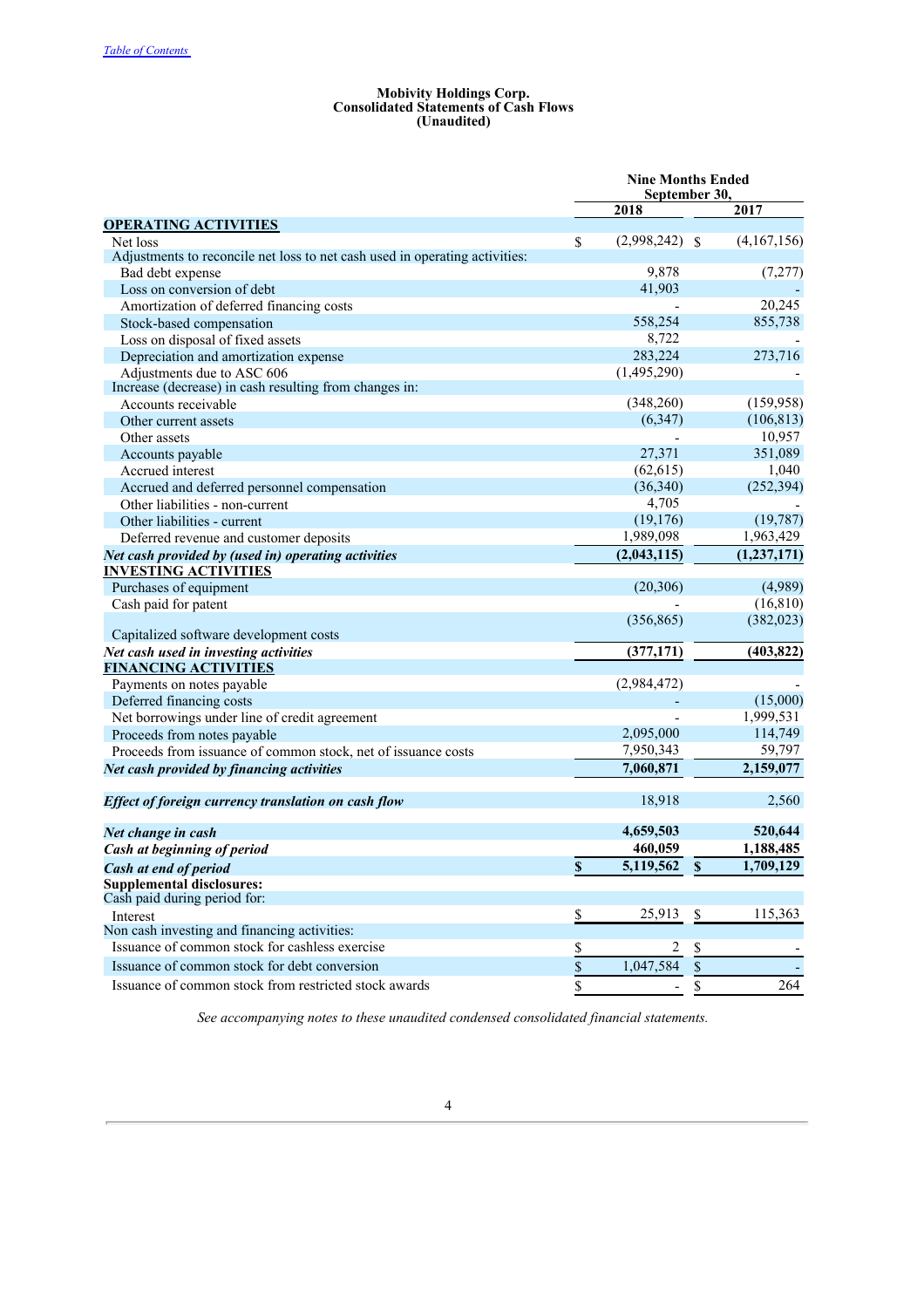#### **Mobivity Holdings Corp. Notes to Condensed Consolidated Financial Statements (Unaudited)**

# **1. Nature of Operations and Basis of Presentation**

Mobivity Holdings Corp. (the "Company" or "we") is in the business of developing and operating proprietary platforms over which brands and enterprises can conduct national and localized, data-driven mobile marketing campaigns. Our proprietary platforms, consisting of software available to phones, tablets, PCs, and Point of Sale ("POS") systems, allow resellers, brands and enterprises to market their products and services to consumers through text messages sent directly to consumers via mobile phones, mobile smartphone applications, and dynamically printed receipt content. We generate revenue by charging the resellers, brands and enterprises a per-message transactional fee, through fixed or variable software licensing fees, or via advertising fees.

The accompanying unaudited condensed consolidated financial statements have been prepared in accordance with accounting principles generally accepted in the United States of America ("GAAP") for interim financial information and with the instructions to Form 10- $\dot{Q}$  and Rule 8-03 of Regulation S-X promulgated by the Securities and Exchange Commission ("SEC"). Accordingly, they do not include all of the information and disclosures required by GAAP for annual financial statements. The accompanying unaudited consolidated financial statements should be read in conjunction with the audited consolidated financial statements and notes thereto in the Company's Annual Report on Form 10-K for the year ended December 31, 2017 filed with the SEC on April 11, 2018.

In the opinion of management, such statements include all adjustments (consisting only of normal recurring items) which are considered necessary for a fair presentation of our condensed consolidated financial statements as of September 30, 2018, and for the three and nine months ended September 30, 2018 and 2017. The results of operations for the three and nine months ended September 30, 2018 are not necessarily indicative of the operating results for the full year ending December 31, 2018.

# **2. Summary of Significant Accounting Policies**

#### *Principles of Consolidation*

The consolidated financial statements include the accounts of the Company and its wholly-owned subsidiaries. All significant intercompany balances and transactions have been eliminated.

# *Use of Estimates*

The preparation of financial statements in conformity with GAAP requires management to make estimates and assumptions that affect the reported amounts of assets and liabilities and disclosure of contingent assets and liabilities at the date of the financial statements and the reported amounts of expenses during the reporting period. Significant estimates used are those related to stock-based compensation, asset impairments, the valuation and useful lives of depreciable tangible and certain intangible assets, the fair value of common stock used in acquisitions of businesses, the fair value of assets and liabilities acquired in acquisitions of businesses, and the valuation allowance of deferred tax assets. Management believes that these estimates are reasonable; however, actual results may differ from these estimates.

#### *Accounts Receivable, Allowance for Doubtful Accounts and Concentrations*

Accounts receivable are carried at their estimated collectible amounts. We grant unsecured credit to substantially all of our customers. Ongoing credit evaluations are performed and potential credit losses are charged to operations at the time the account receivable is estimated to be uncollectible. Since we cannot necessarily predict future changes in the financial stability of our customers, we cannot guarantee that our reserves will continue to be adequate.

As of September 30, 2018, and December 31, 2017, we recorded an allowance for doubtful accounts of \$9,828 and \$2,280 respectively.

# *Goodwill and Intangible Assets*

Goodwill is tested for impairment at a minimum on an annual basis. Goodwill is tested for impairment at the reporting unit level by first performing a qualitative assessment to determine whether it is more likely than not that the fair value of the reporting unit is less than its carrying value. If the reporting unit does not pass the qualitative assessment, then the reporting unit's carrying value is compared to its fair value. The fair values of the reporting units are estimated using market and discounted cash flow approaches. Goodwill is

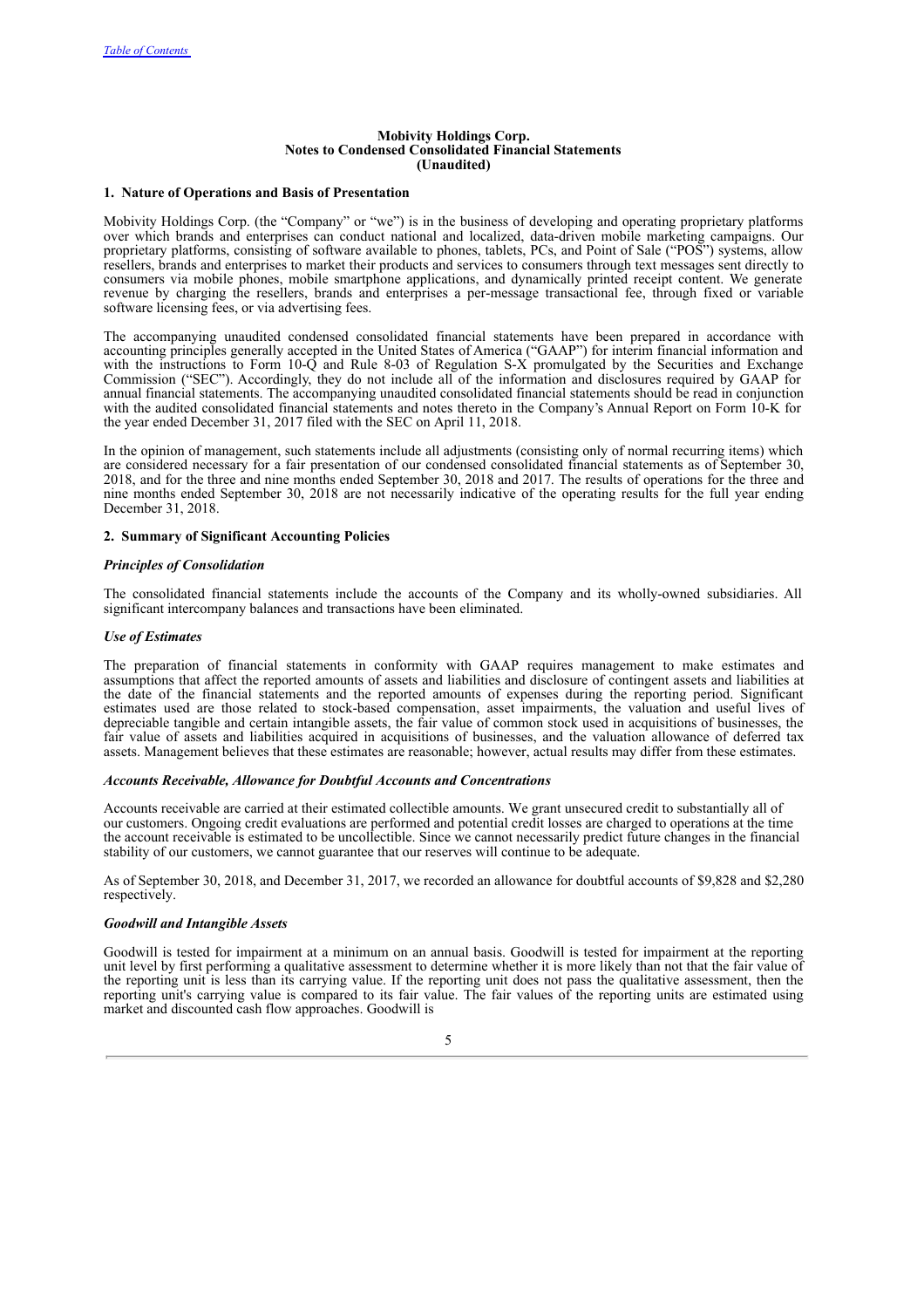considered impaired if the carrying value of the reporting unit exceeds its fair value. The discounted cash flow approach uses expected future operating results. Failure to achieve these expected results may cause a future impairment of goodwill at the reporting unit.

Intangible assets consist of patents and trademarks, purchased customer contracts, purchased customer and merchant relationships, purchased trade names, purchased technology, non-compete agreements, and software development costs. Intangible assets are amortized over the period of estimated benefit using the straight-line method and estimated useful lives ranging from one to twenty years. No significant residual value is estimated for intangible assets.

### *Software Development Costs*

Software development costs include direct costs incurred for internally developed products and payments made to independent software developers and/or contract engineers. The Company accounts for software development costs in accordance with the FASB guidance for the costs of computer software to be sold, leased, or otherwise marketed ("ASC Subtopic 985-20"). Software development costs are capitalized once the technological feasibility of a product is established and such costs are determined to be recoverable. Technological feasibility of a product encompasses technical design documentation and integration documentation, or the completed and tested product design and working model. Software development costs are capitalized once technological feasibility of a product is established and such costs are determined to be recoverable against future revenues. Technological feasibility is evaluated on a project-by-project basis. Amounts related to software development that are not capitalized are charged immediately to the appropriate expense account. Amounts that are considered 'research and development' that are not capitalized are immediately charged to engineering, research, and development expense.

Capitalized costs for those products that are cancelled or abandoned are charged to product development expense in the period of cancellation. Commencing upon product release, capitalized software development costs are amortized to "Amortization Expense - Development" based on the straight-line method over a twenty-four month period.

The Company evaluates the future recoverability of capitalized software development costs on an annual basis. For products that have been released in prior years, the primary evaluation criterion is ongoing relations with the customer.

#### *Impairment of Long-Lived Assets*

We evaluate long-lived assets (including intangible assets) for impairment whenever events or changes in circumstances indicate that the carrying amount of a long-lived asset may not be recoverable. An asset is considered impaired if its carrying amount exceeds the undiscounted future net cash flow the asset is expected to generate.

#### *Foreign Currency Translation*

The Company translates the financial statements of its foreign subsidiary from the local (functional) currency into US Dollars using the year or reporting period end or average exchange rates in accordance with the requirements of Accounting Standards Codification subtopic 830-10, *Foreign Currency Matters* ("ASC 830-10")*.* Assets and liabilities of these subsidiaries were translated at exchange rates as of the balance sheet date. Revenues and expenses are translated at average rates in effect for the periods presented. The cumulative translation adjustment is included in the accumulated other comprehensive gain (loss) within shareholders' equity. Foreign currency transaction gains and losses arising from exchange rate fluctuations on transactions denominated in a currency other than the functional currency are included in the unaudited Condensed Consolidated Statements of Income and Comprehensive Income.

#### *Revenue Recognition and Concentrations*

Our re•ceipt and re•ach and customer relationship management are hosted solutions. We generate revenue from licensing our software to clients in our software as a service model, per-message and per-minute transactional fees, and customized professional services. We recognize license/subscription fees over the period of the contract, service fees as the services are performed, and per-message or per-minute transaction revenue when the transaction takes place. We recognize revenue at the time that the services are rendered, the selling price is fixed, and collection is reasonably assured, provided no significant obligations remain. We consider authoritative guidance on multiple deliverables in determining whether each deliverable represents a separate unit of accounting. Some customers are billed on a month-to-month basis with no contractual term and are collected by credit card. Revenue is recognized at the time that the services are rendered and the selling price is fixed with a set range of plans. Cash received in advance of the performance of services is recorded as deferred revenue.

During the nine months ended September 30, 2018, three customers accounted for 73% of our revenues. During the nine months ended September 30, 2017, two customers accounted for 69% of our revenues.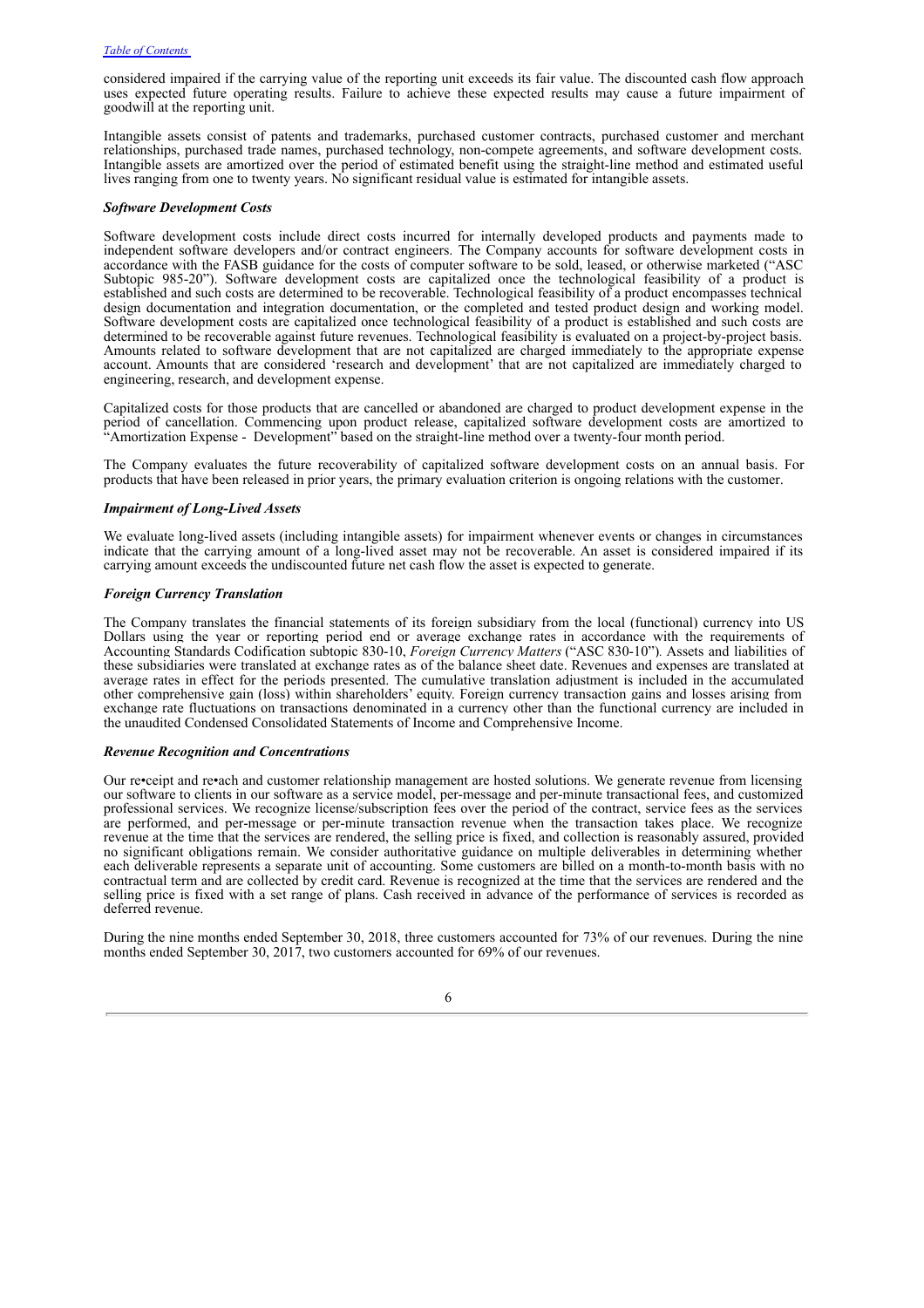# *Comprehensive Income (Loss)*

Comprehensive income (loss) is defined as the change in equity during a period from transactions and other events and circumstances from non-owner sources. We are required to record all components of comprehensive income (loss) in the consolidated financial statements in the period in which they are recognized. Net income (loss) and other comprehensive income (loss), including foreign currency translation adjustments and unrealized gains and losses on investments, are reported, net of their related tax effect, to arrive at comprehensive income (loss). For the three and nine months ended September 30, 2018, the comprehensive income (loss) was \$129,485 and \$(2,979,324) respectively.

#### *Net Loss Per Common Share*

Basic net loss per share excludes any dilutive effects of options, shares subject to repurchase and warrants. Diluted net loss per share includes the impact of potentially dilutive securities. During the three and nine months ended September 30, 2018 and 2017, we had securities outstanding which could potentially dilute basic earnings per share in the future, but were excluded from the computation of diluted net loss per share, as their effect would have been anti-dilutive.

#### *Reclassifications*

Certain amounts from prior periods have been reclassified to conform to the current period presentation.

#### *Recent Accounting Pronouncements*

Accounting standards promulgated by the FASB are subject to change. Changes in such standards may have an impact on the Company's future financial statements. The following are a summary of recent accounting developments.

In February 2016, the Financial Accounting Standards Board ("FASB") issued Accounting Standards Update ("ASU") 2016-02, "Leases (Topic 842)". Under this guidance, an entity is required to recognize right-of-use assets and lease liabilities on its balance sheet and disclose key information about leasing arrangements. This guidance offers specific accounting guidance for a lessee, a lessor and sale and leaseback transactions. Lessees and lessors are required to disclose qualitative and quantitative information about leasing arrangements to enable a user of the financial statements to assess the amount, timing and uncertainty of cash flows arising from leases. This guidance is effective for annual reporting periods beginning after December 15, 2018, including interim periods within that reporting period, and requires a modified retrospective adoption, with early adoption permitted. The Company is currently evaluating the impact of the adoption of this standard will have on our consolidated financial statements.

In March 2016, the FASB issued ASU 2016-09, "Compensation - Stock Compensation (Topic 718): Improvements to Employee Share-Based Payment Accounting". The standard is intended to simplify several areas of accounting for sharebased compensation arrangements, including the income tax impact, classification on the statement of cash flows and forfeitures. ASU 2016-09 is effective for fiscal years, and interim periods within those years, beginning after December 15, 2016, and early adoption is permitted. The Company elected to early adopt the new guidance in the second quarter of fiscal year 2016 which requires us to reflect any adjustments as of January 1, 2016, the beginning of the annual period that includes the interim period of adoption. The primary impact of adoption was the recognition of additional stock compensation expense and paid-in capital for all periods in fiscal year 2016. Additional amendments to the recognition of excess tax benefits, accounting for income taxes and minimum statutory withholding tax requirements had no impact to retained earnings as of January 1, 2016, where the cumulative effect of these changes are required to be recorded. We have elected to account for forfeitures as they occur to determine the amount of compensation cost to be recognized in each period.

In May 2014, the FASB issued ASU 2014-09 regarding ASC Topic 606, "Revenue from Contracts with Customers." ASU 2014-09 provides principles for recognizing revenue to depict the transfer of promised goods or services to customers in an amount that reflects the consideration to which the entity expects to be entitled in exchange for those goods or services. In August 2015, the FASB issued ASU 2015-14 to defer the effective date by one year with early adoption permitted as of the original effective date. ASU 2014-09 will be effective for our fiscal year beginning January 1, 2018 unless we elect the earlier date of January 1, 2017. In addition, the FASB issued ASU 2016-08, ASU 2016-10, and ASU 2016-12 in March 2016, April 2016, and May 2016, respectively, to help provide interpretive clarifications on the new guidance in ASC Topic 606. The Company is currently evaluating the accounting, transition, and disclosure requirements of the standard and cannot currently estimate the financial statement impact of adoption.

In January 2017, the FASB issued ASU 2017-04, Simplifying the Test for Goodwill Impairment, which removes the second step of the two-step goodwill impairment test. Under ASU 2017-04, an entity will apply a one-step quantitative test and record the amount of goodwill impairment as the excess of a reporting unit's carrying amount over its fair value, not to exceed the total amount of goodwill allocated to the reporting unit. ASU 2017-04 does not amend the optional qualitative assessment of goodwill impairment. Additionally, an entity should consider income tax effects from any taxdeductible goodwill on the carrying amount of the reporting unit when measuring the goodwill impairment loss, if applicable. ASU 2017-04 is effective for annual or any interim goodwill impairment tests in fiscal years beginning after December 15, 2019; early adoption is permitted for interim or annual goodwill impairment tests performed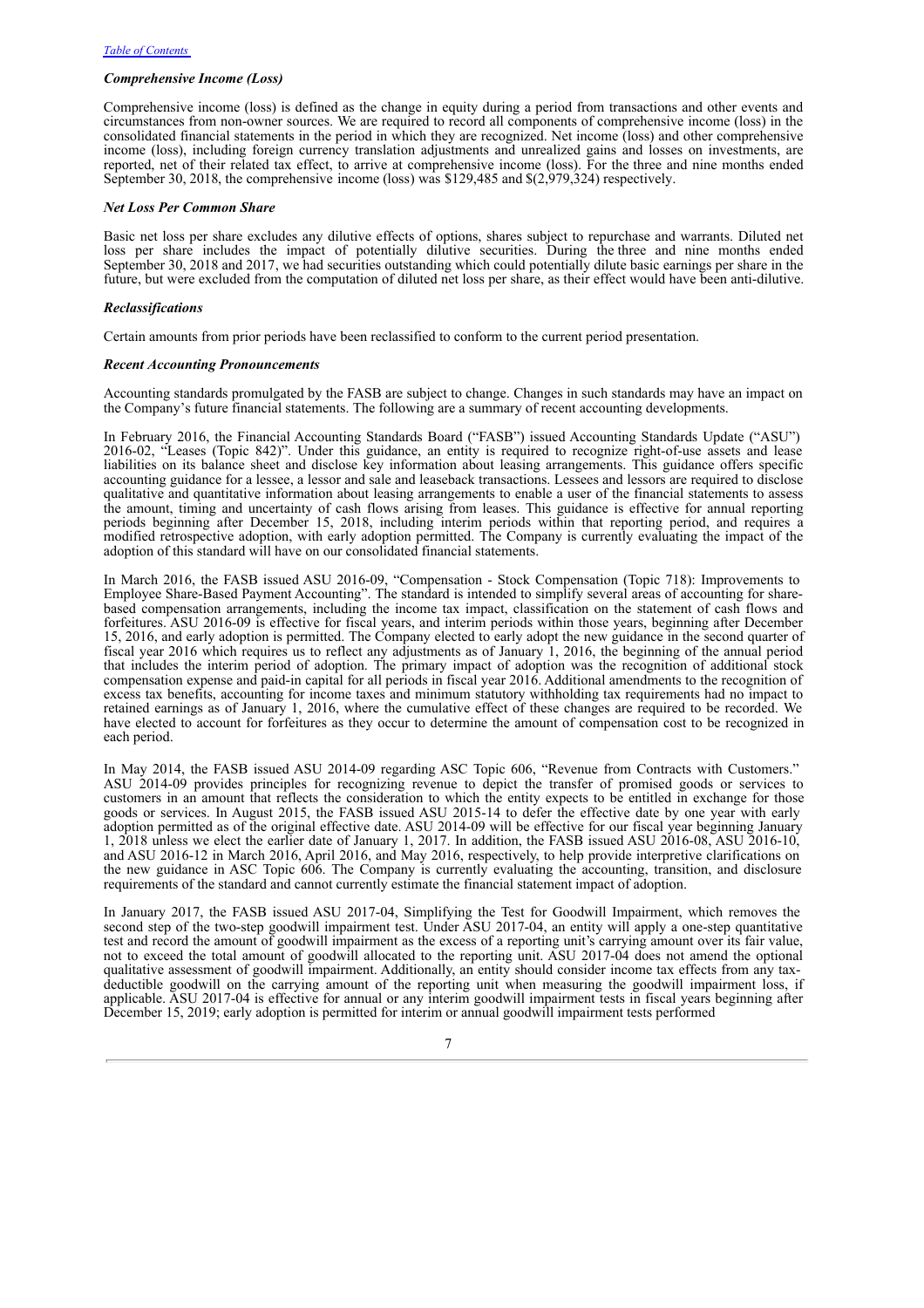on testing dates after January 1, 2017. The Company is currently in the process of evaluating the impact of adopting ASU 2017-04 and cannot currently estimate the financial statement impact of adoption.

## **3. New Accounting Standards**

#### **Revenue from Contracts with Customers.**

In May 2014, the Financial Accounting Standards Board (FASB) issued ASU 2014-09, *Revenue from Contracts with Customers ("ASC 606")*, which creates a single source of revenue guidance under U.S. GAAP for all companies in all industries and replaces most existing revenue recognition guidance in U.S. GAAP. Under the new standard, revenue is recognized when a customer obtains control of promised goods or services and is recognized in an amount that reflects the consideration which the entity expects to receive in exchange for those goods or services.

Our transition to ASC 606 represents a change in accounting principle. ASC 606 eliminates industry-specific guidance and provides a single revenue recognition model for recognizing revenue from contracts with customers. The core principle of ASC 606 is that a reporting entity should recognize revenue to depict the transfer of promised goods or services to customers in an amount that reflects the consideration to which the reporting entity expects to be entitled for the exchange of those goods or services.

The Company adopted the new standard in the first quarter of its fiscal 2018, using the modified retrospective method. The Company implemented internal controls and key system functionality to enable the preparation of financial information on adoption. The most significant impact of the adoption of ASC 606 to the Company relates to the acceleration of revenue recognition for sale of custom products subject to non-cancellable customer purchase orders.

The new standard will primarily impact the Company's revenue recognition for software arrangements. In this area, the new standard will accelerate the recognition of revenue. The table below details both the current and expected revenue recognition timing in these areas:

| Software arrangements:        | Past revenue standard | New ASC 606 revenue standard |
|-------------------------------|-----------------------|------------------------------|
| Perpetual software licenses   | Upfront               | Upfront                      |
| Enterprise license agreements | Ratable               | Upfront                      |
| Software support              | Ratable               | Ratable                      |
| SaaS                          | Ratable               | Ratable                      |

The adoption of ASC 606 has an impact on the Company's Consolidated Statements of Operations and Consolidated Balance Sheets but has no impact on cash provided by or used in operating, financing, or investing activities on the Consolidated Statements of Cash Flows.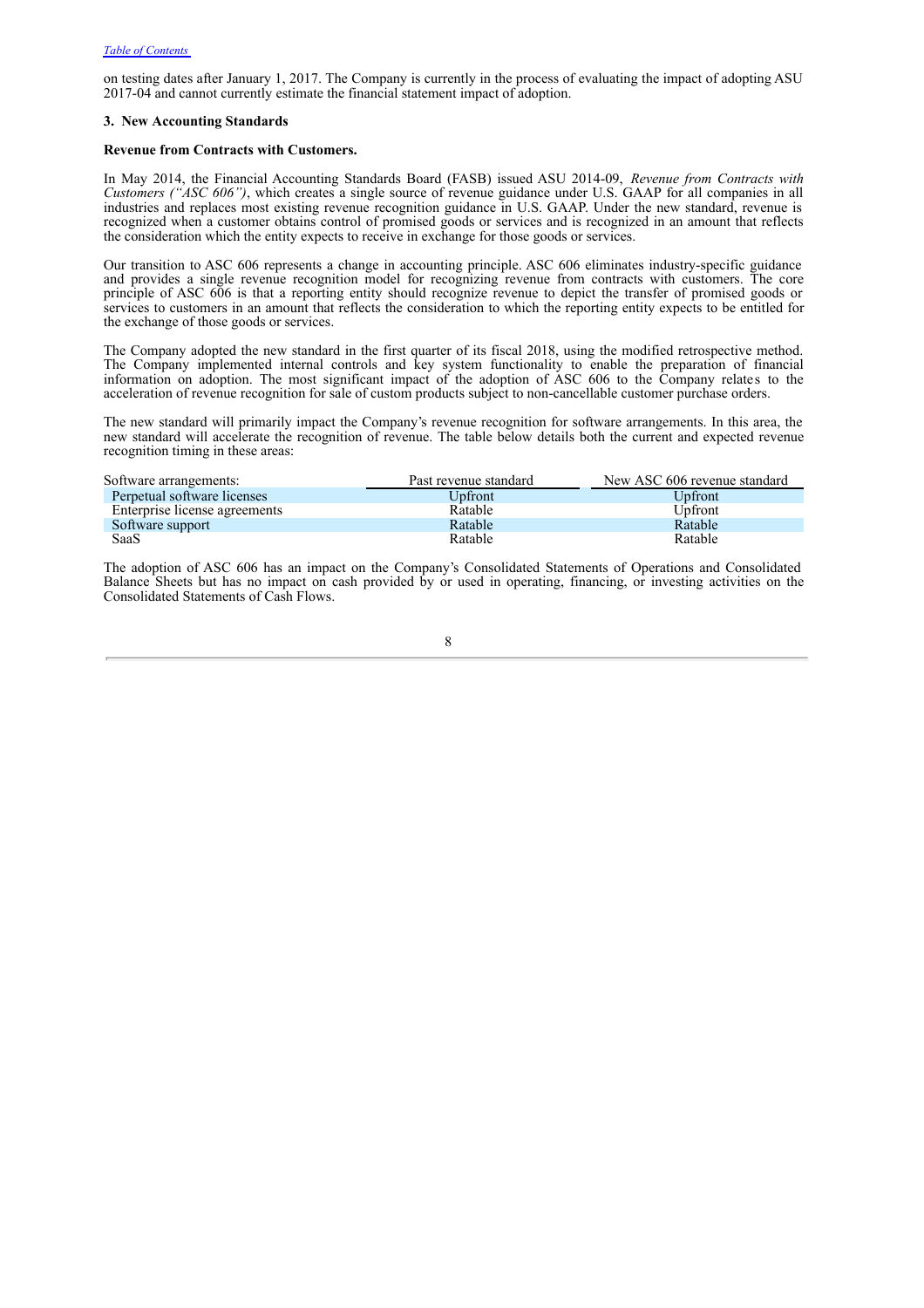# **Financial Statement Impact of Transition to ASC 606**

As noted above, we transitioned to ASC 606 using the modified retrospective method on January 1, 2018. The cumulative effect of this transition to applicable contracts with customers that were not completed as of January 1, 2018 was recorded as an adjustment to stockholders' equity as of that date. As a result of applying the modified retrospective method to transition to ASC 606, the following adjustments were made to the consolidated balance sheet as of January 1, 2018:

|                                                                                    | December 31,<br>2017<br><b>Adjustments</b><br>due to ASC |                |                           | <b>Adjusted</b><br>January 1, |               |                |
|------------------------------------------------------------------------------------|----------------------------------------------------------|----------------|---------------------------|-------------------------------|---------------|----------------|
|                                                                                    | <b>As Reported</b>                                       |                |                           | 606                           |               | 2018           |
| <b>ASSETS</b>                                                                      |                                                          |                |                           |                               |               |                |
| <b>Current assets</b>                                                              |                                                          |                |                           |                               |               |                |
| Cash                                                                               | $\mathbb{S}$                                             | 460,059        | $\mathcal{S}$             |                               | $\mathcal{S}$ | 460,059        |
| Accounts receivable, net of allowance for doubtful accounts of                     |                                                          | 885,743        |                           | 544,599                       |               | 1,430,342      |
| \$2,280 and \$2,280, respectively<br>Other current assets                          |                                                          | 209,536        |                           |                               |               | 209,536        |
| <b>Total current assets</b>                                                        |                                                          | 1,555,338      |                           | 544,599                       |               | 2,099,937      |
| Goodwill                                                                           |                                                          | 803,118        |                           |                               |               | 803,118        |
| Intangible assets, net                                                             |                                                          | 676,436        |                           |                               |               | 676,436        |
| Accounts receivable, long term                                                     |                                                          |                |                           | 424,023                       |               | 424,023        |
| Other assets                                                                       |                                                          | 88,916         |                           |                               |               | 88,916         |
| <b>TOTAL ASSETS</b>                                                                | \$                                                       | 3,123,808      | $\mathbf S$               | 968,622                       | $\mathbf S$   | 4,092,430      |
| <b>LIABILITIES AND STOCKHOLDERS' EQUITY</b>                                        |                                                          |                |                           |                               |               |                |
| <b>Current liabilities</b>                                                         |                                                          |                |                           |                               |               |                |
| Accounts payable                                                                   | \$                                                       | 1,096,003      | S                         | $\overline{\phantom{0}}$      | $\mathbf S$   | 1,096,003      |
| Accrued interest                                                                   |                                                          | 1,168          |                           |                               |               | 1,168          |
| Accrued and deferred personnel compensation                                        |                                                          | 590,500        |                           |                               |               | 590,500        |
| Deferred revenue and customer deposits                                             |                                                          | 1,429,266      |                           |                               |               | 1,429,266      |
| Notes payable, net - current maturities                                            |                                                          | 2,236,224      |                           |                               |               | 2,236,224      |
| Other current liabilities                                                          |                                                          | 226,355        |                           | 191,121                       |               | 417,476        |
| <b>Total current liabilities</b>                                                   |                                                          | 5,579,516      |                           | 191,121                       |               | 5,770,637      |
|                                                                                    |                                                          |                |                           |                               |               |                |
| <b>Non-current liabilities</b>                                                     |                                                          |                |                           |                               |               |                |
| Notes payable, net - long term                                                     |                                                          | 180,810        |                           |                               |               | 180,810        |
| Other long term liabilities                                                        |                                                          |                |                           | 150,477                       |               | 150,477        |
| <b>Total non-current liabilities</b>                                               |                                                          | 180,810        |                           | 150,477                       |               | 331,287        |
| <b>Total liabilities</b>                                                           |                                                          | 5,760,326      |                           | 341,598                       |               | 6,101,924      |
| <b>Commitments and Contingencies (See Note 9)</b>                                  |                                                          |                |                           |                               |               |                |
| <b>Stockholders' equity</b><br>Common stock, \$0.001 par value; 100,000,000 shares |                                                          |                |                           |                               |               |                |
| authorized; 37,025,140 and 37,025,140, shares issued and                           |                                                          |                |                           |                               |               |                |
| outstanding                                                                        |                                                          | 37,025         |                           |                               |               | 37,025         |
| Equity payable                                                                     |                                                          | 100,862        |                           |                               |               | 100,862        |
| Additional paid-in capital                                                         |                                                          | 77,910,842     |                           |                               |               | 77,910,842     |
| Accumulated other comprehensive loss                                               |                                                          | (65,764)       |                           |                               |               | (65, 764)      |
| Accumulated deficit                                                                |                                                          | (80, 619, 483) |                           | 627,024                       |               | (79, 992, 459) |
| Total stockholders' equity                                                         |                                                          | (2,636,518)    |                           | 627,024                       |               | (2,009,494)    |
| <b>TOTAL LIABILITIES AND STOCKHOLDERS' EQUITY \$</b>                               |                                                          | 3,123,808      | $\boldsymbol{\mathsf{s}}$ | 968,622                       | $\mathbf S$   | 4,092,430      |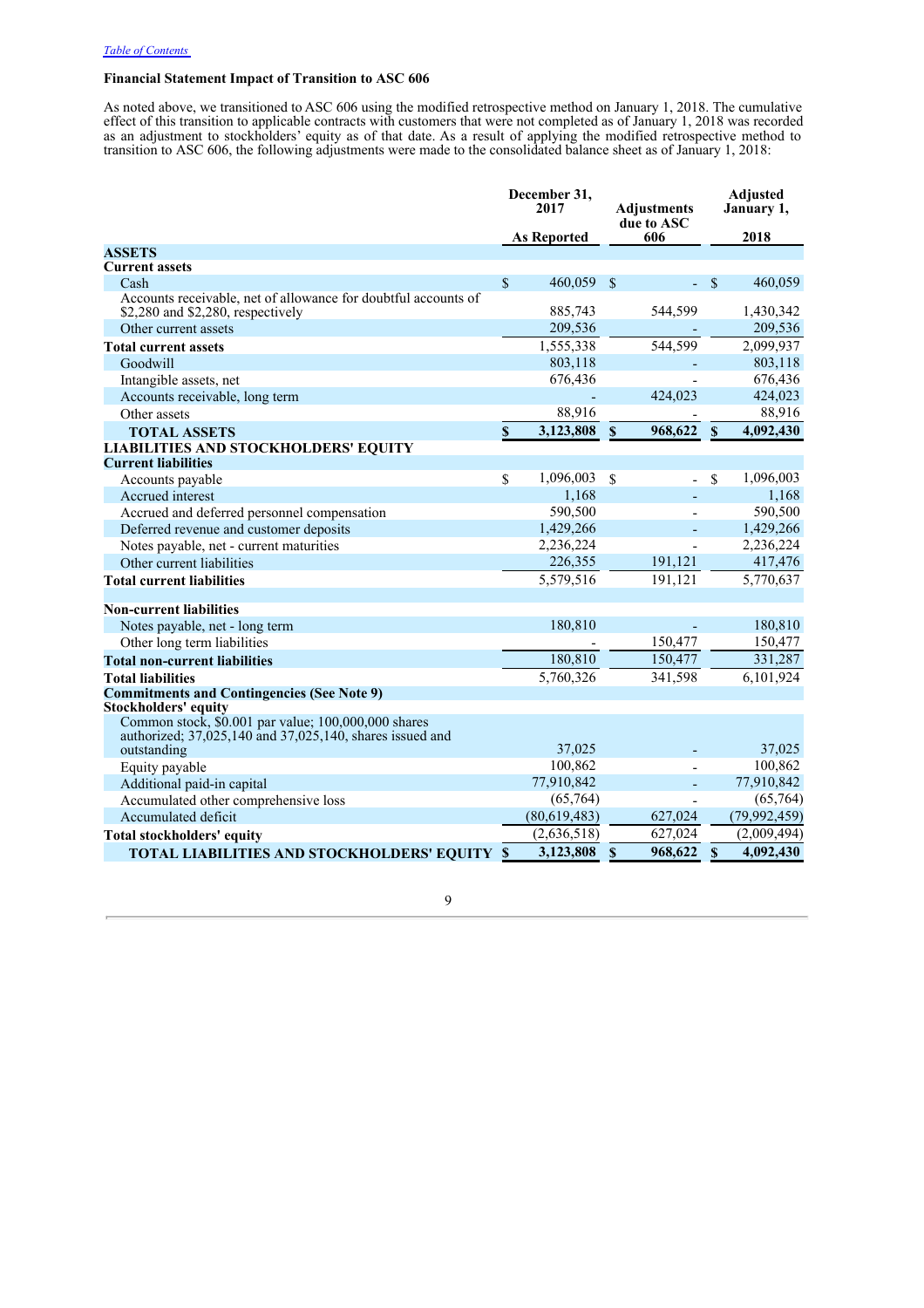The following tables reflect the impact of adoption of ASC 606 on our condensed consolidated statements of operations for the three and nine months ended September 30, 2018 and our condensed consolidated balance sheet as of September 30, 2018 and the amounts as if the Previous Standards were in effect ("Amounts Under Previous Standards"):

# **Condensed Consolidated Statement of Operations**

|                                                         |             |               | Three Months Ended September 30,<br>2018                      |                                                                | Nine Months Ended September 30, 2018 |    |                                                        |                                                                |  |  |
|---------------------------------------------------------|-------------|---------------|---------------------------------------------------------------|----------------------------------------------------------------|--------------------------------------|----|--------------------------------------------------------|----------------------------------------------------------------|--|--|
|                                                         | As reported |               | <b>Total</b><br><b>Adjustments</b><br><b>Under ASC</b><br>606 | <b>Amounts</b><br>Under<br><b>Previous</b><br><b>Standards</b> | As reported                          |    | Total<br><b>Adjustments</b><br><b>Under ASC</b><br>606 | <b>Amounts</b><br>Under<br><b>Previous</b><br><b>Standards</b> |  |  |
| <b>Revenues</b>                                         |             |               |                                                               |                                                                |                                      |    |                                                        |                                                                |  |  |
| Revenues                                                | \$4,561,368 | $\mathcal{S}$ | 2,188,590                                                     | \$2,372,778                                                    | \$9,620,935                          | -S | 3,631,206                                              | \$5,989,729                                                    |  |  |
| Cost of revenues                                        | 1,021,285   |               |                                                               | 1,021,285                                                      | 2,570,804                            |    |                                                        | 2,570,804                                                      |  |  |
| <b>Gross profit</b>                                     | 3.540.083   |               | 2.188.590                                                     | 1.351.494                                                      | 7.050.131                            |    | 3,631,206                                              | 3,418,926                                                      |  |  |
| <b>Operating expenses</b>                               |             |               |                                                               |                                                                |                                      |    |                                                        |                                                                |  |  |
| General and administrative                              | 857,095     |               | 130,366                                                       | 726,729                                                        | 2,876,029                            |    | 213,607                                                | 2,662,422                                                      |  |  |
| Sales and marketing                                     | 792,678     |               |                                                               | 792,678                                                        | 3,046,521                            |    | $\sim$                                                 | 3,046,521                                                      |  |  |
| Engineering, research, and                              |             |               |                                                               |                                                                |                                      |    |                                                        |                                                                |  |  |
| development                                             | 1,683,738   |               | 1,173,295                                                     | 510,443                                                        | 3,637,996                            |    | 1,922,465                                              | 1,715,531                                                      |  |  |
| Depreciation and amortization                           | 87,526      |               |                                                               | 87,526                                                         | 283,224                              |    |                                                        | 283,224                                                        |  |  |
| <b>Total operating expenses</b>                         | 3,421,037   |               | 1,303,661                                                     | $\overline{2,117,376}$                                         | 9,843,770                            |    | 2,136,072                                              | 7,707,698                                                      |  |  |
| Income (loss) from operations                           | 119,046     |               | 884,929                                                       | (765, 883)                                                     | (2,793,639)                          |    | 1,495,134                                              | (4, 288, 773)                                                  |  |  |
| Other income/(expense)                                  |             |               |                                                               |                                                                |                                      |    |                                                        |                                                                |  |  |
| Interest income                                         | 279         |               |                                                               | 279                                                            | 881                                  |    |                                                        | 881                                                            |  |  |
| Interest expense                                        | (25, 913)   |               |                                                               | (25, 913)                                                      | (193, 036)                           |    |                                                        | (193, 036)                                                     |  |  |
| Gain on sale of fixed assets                            |             |               |                                                               |                                                                | (8, 722)                             |    |                                                        | (8, 722)                                                       |  |  |
| Foreign currency (loss) gain                            | (2,106)     |               |                                                               | (2,106)                                                        | (3,726)                              |    |                                                        | (3, 726)                                                       |  |  |
| Total other income/(expense)                            | (27,740)    |               |                                                               | (27,740)                                                       | (204, 603)                           |    |                                                        | (204, 604)                                                     |  |  |
| Income (loss) before income taxes                       | 91,306      |               | 884,929                                                       | (793, 623)                                                     | (2,998,242)                          |    | 1,495,134                                              | (4,493,376)                                                    |  |  |
| Income tax expense                                      | 91,306      |               |                                                               |                                                                |                                      |    |                                                        |                                                                |  |  |
| Net income (loss)<br>Other comprehensive income (loss), |             |               | 884,929                                                       | (793, 623)                                                     | (2,998,242)                          |    | 1,495,134                                              | (4,493,376)                                                    |  |  |
| net of income tax<br>Foreign currency translation       | 38,179      |               |                                                               | 38,179                                                         | 18,918                               |    |                                                        | 18,918                                                         |  |  |
| adjustments                                             | 129,485     |               | 884,929                                                       | (755, 444)                                                     | $$(2,979,324)$ \$                    |    | 1.495.134                                              | \$(4,474,458)                                                  |  |  |
| Comprehensive income (loss)                             |             | S             |                                                               | S                                                              |                                      |    |                                                        |                                                                |  |  |
| Net income (loss) per share:                            |             |               |                                                               |                                                                |                                      |    |                                                        |                                                                |  |  |
| <b>Basic</b>                                            | 0.00<br>\$  | $\mathbf S$   | 0.02                                                          | (0.01)<br>\$                                                   | $(0.07)$ \$<br>$\mathbf{s}$          |    | 0.04                                                   | (0.11)<br>$\mathbf{s}$                                         |  |  |
| <b>Diluted</b>                                          | 0.00<br>\$  | $\mathbf S$   | 0.02                                                          | $(0.01)$ \$<br>$\mathbf S$                                     | $(0.07)$ \$                          |    | 0.04                                                   | (0.11)<br>$\mathbf{s}$                                         |  |  |
| Weighted average number of shares<br>outstanding:       |             |               |                                                               |                                                                |                                      |    |                                                        |                                                                |  |  |
| <b>Basic</b>                                            | 45,719,664  |               | 45,719,664                                                    | 45,719,664                                                     | 41,325,443                           |    | 41,325,443                                             | 41,325,443                                                     |  |  |
| <b>Diluted</b>                                          | 53,394,242  |               | 53,394,242                                                    | 53,394,242                                                     | 41,325,443                           |    | 41,325,443                                             | 41,325,443                                                     |  |  |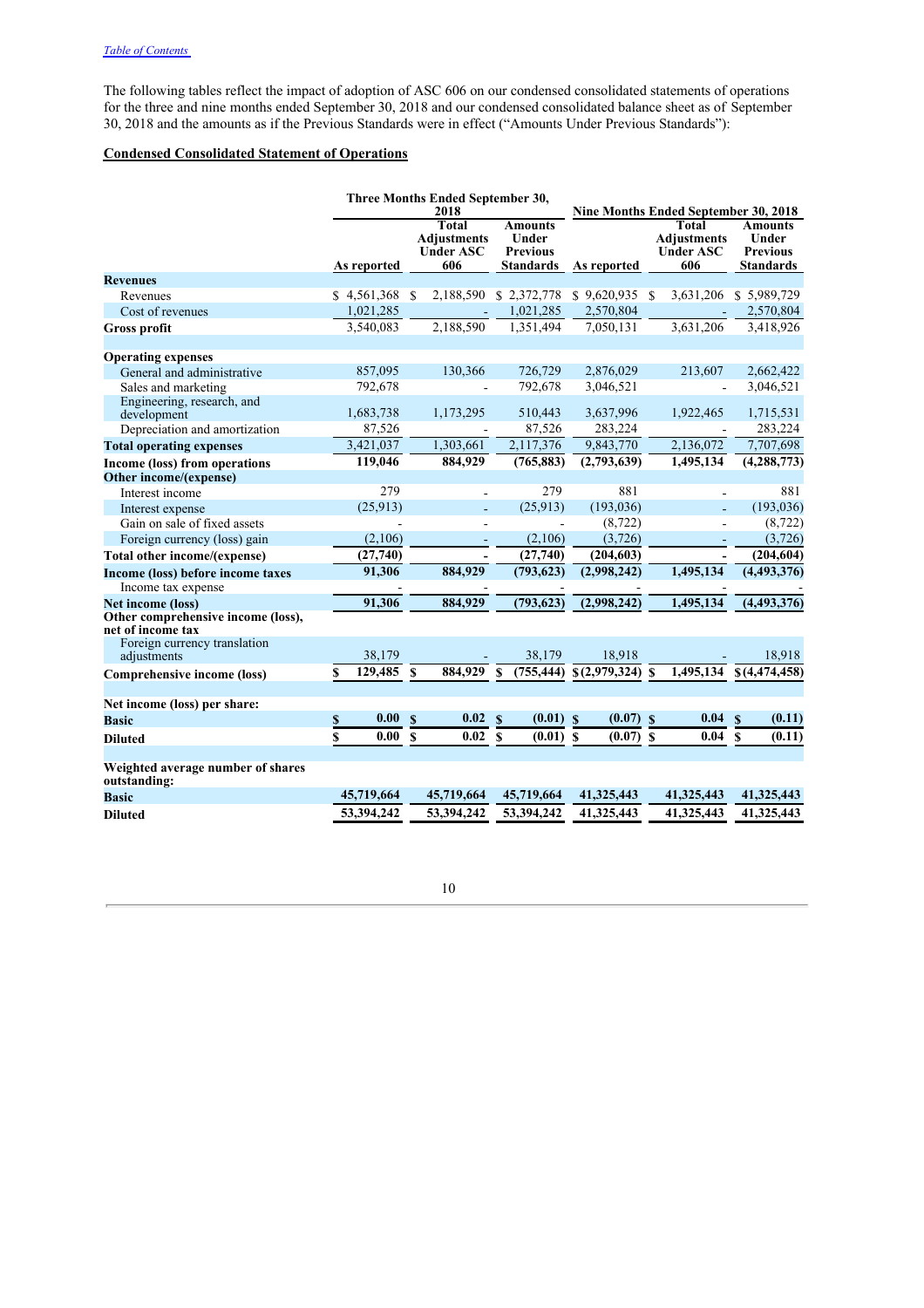# **Condensed Consolidated Balance Sheet**

|                                                                                                                 | September 30,<br>2018 As<br><b>Reported</b> |              | <b>Total</b><br><b>Adjustments</b><br>Under ASC 606 |               |              | <b>Amounts Under</b><br><b>Previous</b><br><b>Standards</b> |
|-----------------------------------------------------------------------------------------------------------------|---------------------------------------------|--------------|-----------------------------------------------------|---------------|--------------|-------------------------------------------------------------|
| <b>ASSETS</b>                                                                                                   |                                             |              |                                                     |               |              |                                                             |
| <b>Current assets</b>                                                                                           |                                             |              |                                                     |               |              |                                                             |
| Cash                                                                                                            | $\mathbb{S}$                                | 5,119,562    | $\mathbf{\hat{s}}$                                  |               | $\mathbf S$  | 5,119,562                                                   |
| Accounts receivable, net of allowance for doubtful<br>accounts of \$9,828                                       |                                             | 2,445,292    |                                                     | (1,221,076)   |              | 1,224,216                                                   |
| Other current assets                                                                                            |                                             | 215,699      |                                                     |               |              | 215,699                                                     |
| <b>Total current assets</b>                                                                                     |                                             | 7,780,553    |                                                     | (1,221,076)   |              | 6,559,477                                                   |
| Goodwill                                                                                                        |                                             | 803,118      |                                                     |               |              | 803,118                                                     |
| Intangible assets, net                                                                                          |                                             | 771,991      |                                                     |               |              | 771,991                                                     |
| Accounts receivable, long term                                                                                  |                                             | 2,410,130    |                                                     | (2,410,130)   |              |                                                             |
| Other assets                                                                                                    |                                             | 92,179       |                                                     |               |              | 92,179                                                      |
| <b>TOTAL ASSETS</b>                                                                                             | $\mathbf S$                                 | 11,857,971   | $\mathbf S$                                         | (3,631,206)   | $\mathbf S$  | 8,226,765                                                   |
| <b>LIABILITIES AND STOCKHOLDERS' EQUITY</b>                                                                     |                                             |              |                                                     |               |              |                                                             |
| <b>Current liabilities</b>                                                                                      |                                             |              |                                                     |               |              |                                                             |
| Accounts payable                                                                                                | \$                                          | 1,118,287    | $\mathcal{S}$                                       |               | \$           | 1,118,287                                                   |
| Accrued interest                                                                                                |                                             | 6,100        |                                                     |               |              | 6,100                                                       |
| Accrued and deferred personnel compensation                                                                     |                                             | 554,137      |                                                     |               |              | 554,137                                                     |
| Deferred revenue and customer deposits                                                                          |                                             | 3,418,025    |                                                     |               |              | 3,418,025                                                   |
| Notes payable, net - current maturities                                                                         |                                             | 332,312      |                                                     |               |              | 332,312                                                     |
| Other current liabilities                                                                                       |                                             | 731,421      |                                                     | (672, 340)    |              | 59,081                                                      |
| <b>Total current liabilities</b>                                                                                |                                             | 6,160,282    |                                                     | (672, 340)    |              | 5,487,942                                                   |
| <b>Non-current liabilities</b>                                                                                  |                                             |              |                                                     |               |              |                                                             |
| Notes payable, net - long term                                                                                  |                                             | 205,786      |                                                     |               |              | 205,786                                                     |
| Other long term liabilities                                                                                     |                                             | 1,509,662    |                                                     | (1,463,732)   |              | 45,930                                                      |
| <b>Total non-current liabilities</b>                                                                            |                                             | 1,715,448    |                                                     | (1,463,732)   |              | 251,716                                                     |
| <b>Total liabilities</b>                                                                                        |                                             | 7,875,730    |                                                     | (2, 136, 072) |              | 5,739,658                                                   |
|                                                                                                                 |                                             |              |                                                     |               |              |                                                             |
| <b>Commitments and Contingencies (See Note 9)</b>                                                               |                                             |              |                                                     |               |              |                                                             |
| <b>Stockholders' equity</b>                                                                                     |                                             |              |                                                     |               |              |                                                             |
| Common stock, \$0.001 par value; 100,000,000 shares<br>authorized; 45,904,948 and 45,904,948, shares issued and |                                             |              |                                                     |               |              |                                                             |
| outstanding                                                                                                     |                                             | 45,905       |                                                     |               |              | 45,905                                                      |
| Equity payable                                                                                                  |                                             | 100,862      |                                                     |               |              | 100,862                                                     |
| Additional paid-in capital                                                                                      |                                             | 87,500,045   |                                                     |               |              | 87,500,045                                                  |
| Accumulated other comprehensive loss                                                                            |                                             | (46, 846)    |                                                     |               |              | (46, 846)                                                   |
| Accumulated deficit                                                                                             |                                             | (83,617,725) |                                                     | (1,495,134)   |              | (85, 112, 859)                                              |
| <b>Total stockholders' equity</b>                                                                               |                                             | 3,982,241    |                                                     | (1,495,134)   |              | 2,487,107                                                   |
| <b>TOTAL LIABILITIES AND STOCKHOLDERS'</b><br><b>EQUITY</b>                                                     | \$                                          | 11,857,971   | $\mathbf{s}$                                        | (3,631,206)   | $\mathbf{s}$ | 8,226,765                                                   |

# **4. Goodwill and Purchased Intangibles**

**Goodwill** 

The carrying value of goodwill at September 30, 2018 and December 31, 2017 was \$803,118.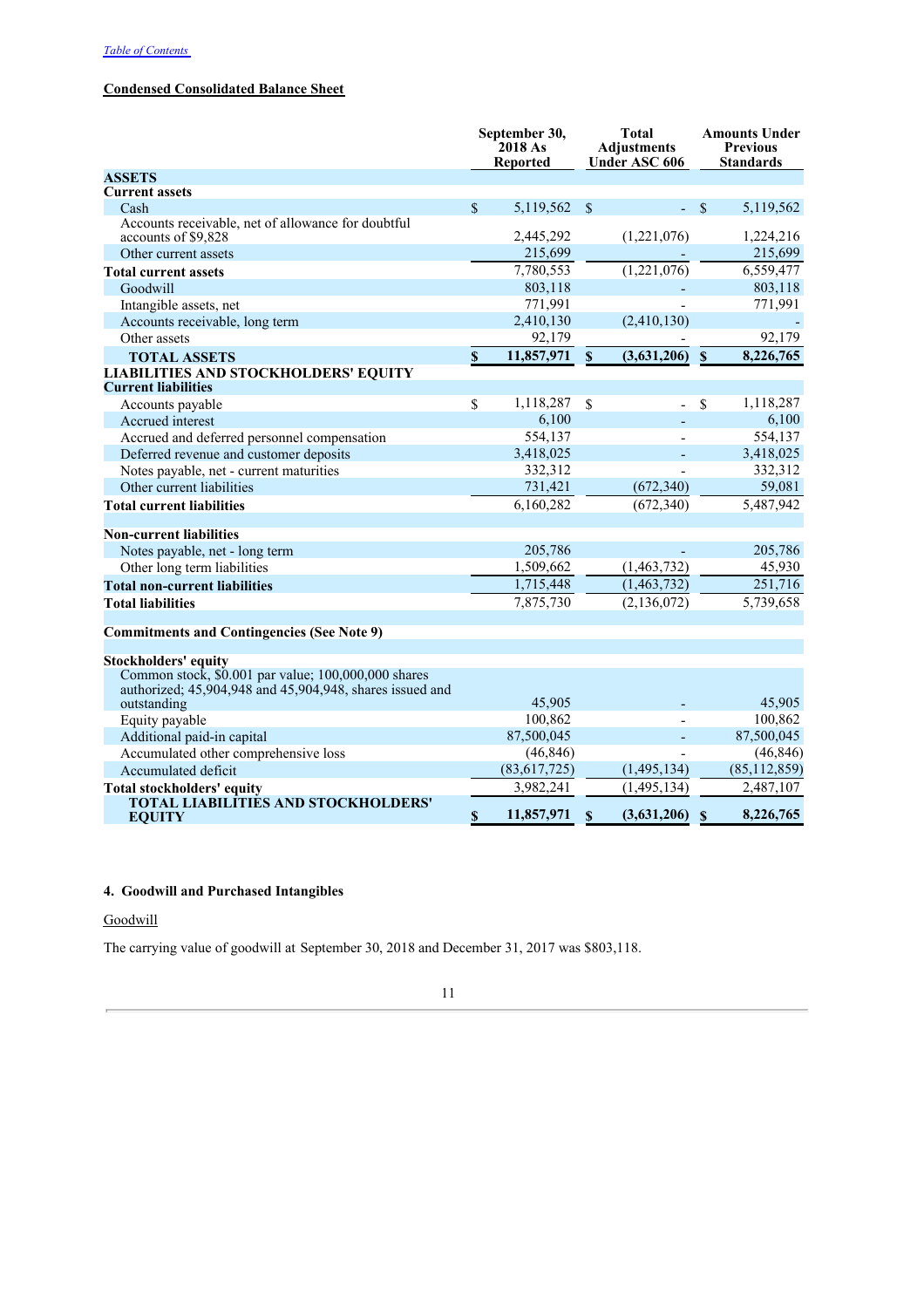# Intangible assets

The following table presents details of our purchased intangible assets as of September 30, 2018 and December 31, 2017:

|                                        | <b>Balance at</b><br>December 31,<br>2017 | Additions                |      | Impairments              |       | Amortization | <b>Fx</b> and<br>Other   | <b>Balance at</b><br>September 30,<br>2018 |
|----------------------------------------|-------------------------------------------|--------------------------|------|--------------------------|-------|--------------|--------------------------|--------------------------------------------|
| Patents and trademarks                 | 118,178                                   |                          | - \$ |                          | $-$ S | $(8.460)$ \$ |                          | 108,441                                    |
| Customer and merchant<br>relationships | 153.448                                   |                          |      | $\overline{\phantom{0}}$ |       | (18,414)     | $\overline{\phantom{0}}$ | 135,034                                    |
| Trade name                             | 41,033                                    |                          |      |                          |       | (4, 867)     |                          | 36,049                                     |
|                                        | 312.659                                   | $\overline{\phantom{0}}$ |      | $\sim$                   |       | (31,741)     | (1, 394)                 | 279.524                                    |

The intangible assets are being amortized on a straight-line basis over their estimated useful lives of one to twenty years.

Amortization expense for intangible assets was \$9,976 and \$10,796 for the three months ended September 30, 2018 and 2017, respectively.

Amortization expense for intangible assets was \$31,741 and \$32,297 for the nine months ended September 30, 2018 and 2017, respectively.

The estimated future amortization expense of our intangible assets as of September 30, 2018 is as follows:

| Year ending December 31, |   | Amount  |
|--------------------------|---|---------|
| 2018                     | S | 11,604  |
| 2019                     |   | 43,963  |
| 2020                     |   | 42,201  |
| 2021                     |   | 40,148  |
| 2022                     |   | 40,148  |
| Thereafter               |   | 101,460 |
| Total                    |   | 279,524 |

# **5. Software Development Costs**

The Company has capitalized certain costs for software developed or obtained for internal use during the application development stage as it relates to specific contracts. The amounts capitalized include external direct costs of services used in developing internal-use software and for payroll and payroll-related costs of employees directly associated with the development activities.

The following table presents details of our software development costs as of September 30, 2018 and December 31, 2017:

|                            | <b>Balance at</b><br>December 31.<br>2017 |         | <b>Additions</b> |         | Amortization | <b>Balance at</b><br>September 30,<br>2018 |
|----------------------------|-------------------------------------------|---------|------------------|---------|--------------|--------------------------------------------|
| Software Development Costs |                                           | 363,777 |                  | 356,865 | (228.175     | 492,467                                    |
|                            |                                           | 363,777 |                  | 356,865 | 228,175      | 492,467                                    |

Software development costs are being amortized on a straight-line basis over their estimated useful life of two years.

Amortization expense for software development costs was \$68,788 and \$87,821 for the three months ended September 30, 2018 and 2017, respectively.

Amortization expense for software development costs was \$228,175 and \$220,691 for the nine months ended September 30, 2018 and 2017, respectively.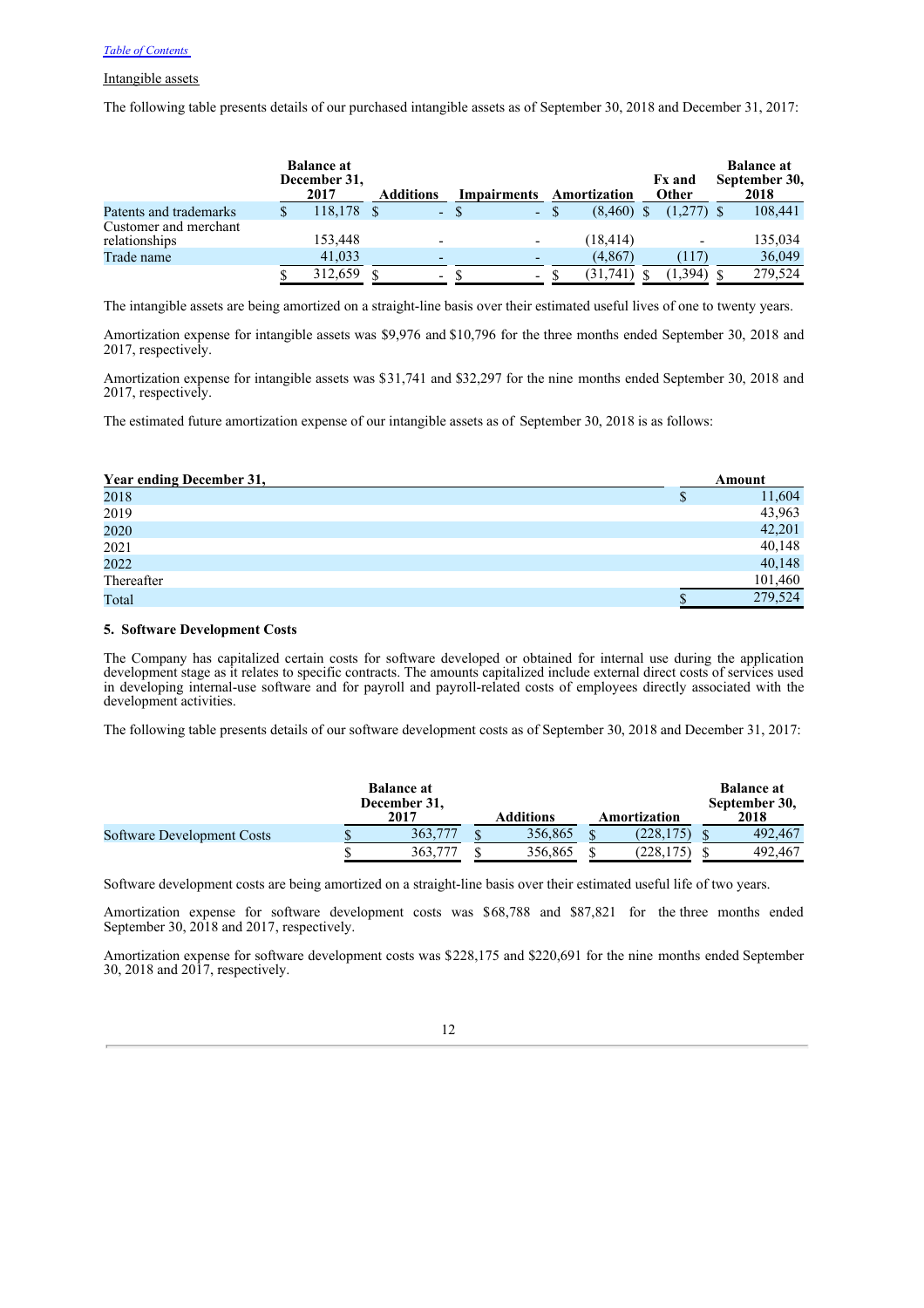The estimated future amortization expense of software development costs as of September 30, 2018 is as follows:

| Year ending December 31, |   | Amount  |
|--------------------------|---|---------|
| 2018                     | D | 97,953  |
| 2019                     |   | 249,594 |
| 2020                     |   | 144,920 |
| 2021                     |   |         |
| 2022                     |   |         |
| Thereafter               |   |         |
| Total                    |   | 492,467 |

# **6. Notes Payable and Interest Expense**

The following table presents details of our notes payable as of September 30, 2018 and December 31, 2017:

|                                        |                 |                      |            | <b>Balance at</b><br>September 30, | <b>Balance at</b><br>December 31, |
|----------------------------------------|-----------------|----------------------|------------|------------------------------------|-----------------------------------|
| <b>Facility</b>                        | <b>Maturity</b> | <b>Interest Rate</b> |            | 2018                               | 2017                              |
|                                        | December 15.    |                      |            |                                    |                                   |
| <b>BDC</b> Term Loan                   | 2018            | $12\%$               | $\sqrt{S}$ | 304,829 \$                         | 358,466                           |
| <b>ACOA</b> Note                       | May 1, 2021     |                      |            | 153,269                            | 175,632                           |
| SVB Working Capital Line of Credit     |                 |                      |            |                                    |                                   |
| Facility                               | March 30, 2018  | Variable             |            |                                    | 1,882,936                         |
| Bridge Loan Promissory Note            |                 | 24%                  |            |                                    |                                   |
| <b>Related Party Note</b>              | March 31, 2020  | 15%                  |            | 80,000                             |                                   |
| <b>Total Debt</b>                      |                 |                      |            | 538,098                            | 2,417,034                         |
| Debt discount                          |                 |                      |            |                                    | 7,786                             |
| Less current portion                   |                 |                      |            | (332,312)                          | (2,244,010)                       |
| Long-term debt, net of current portion |                 |                      |            | 205,786                            | 180,810                           |

# *BDC Term Loan*

On January 8, 2016, Livelenz, a wholly-owned subsidiary of the Company, entered into an amendment of their original loan agreement dated August 26, 2011 with the Business Development Bank of Canada ("BDC"). Under this agreement the loan will mature, and the commitments will terminate on December 15, 2018.

# *ACOA Note*

On April 29, 2016, Livelenz, a wholly-owned subsidiary of the Company, entered into an amendment of the original agreement dated December 2, 2014 with the Atlantic Canada Opportunities Agency ("ACOA"). Under this agreement the note will mature, repayments began on June 1, 2016, and the commitments will terminate on May 1, 2021.

# *Bridge Loan Promissory Note*

On April 19, 2018, the Company entered into a bridge financing agreement ("Promissory Note") for up to \$1,000,000. The Promissory Note carries an interest rate of 2% per thirty days and a facility fee of 1% of the maximum loan amount. Under this agreement the note automatically renews every thirty days until paid in full. As of September 30, 2018, this Promissory Note has been paid off and closed.

# *Related Party Note*

During February 2018, we conducted a private placement of Unsecured Promissory Notes (individually, a "Note" and collectively, the "Notes"). Each Note bears interest on the unpaid balance at the rate of fifteen percent (15%) per annum and the principal and accrued interest is due and payable no later than March 31, 2020. The Company may prepay any of the Notes without notice, subject to a two percent (2%) pre-payment penalty. We sold Notes in the aggregate principal amount of \$1,080,000, including \$880,000 of Notes purchased by certain officers and directors of the Company. The Note offer was conducted by our management and there were no commissions paid by us in connection with the solicitation. In June 2018, the holders of Notes in the principal amount of \$1,000,000, including \$800,000 of Notes held by certain officers and directors, canceled \$1,000,000 of principal and \$47,583 of accrued interest for 1,047,583 shares of our common stock at the rate of \$1.00 per share.

# *SVB Working Capital Line of Credit Facility*

In March 2016, we entered into a Working Capital Line of Credit Facility (the "Facility") with Silicon Valley Bank ("SVB") to provide up to \$2 million to finance our general working capital needs. The Facility is funded based on cash on deposit balances and advances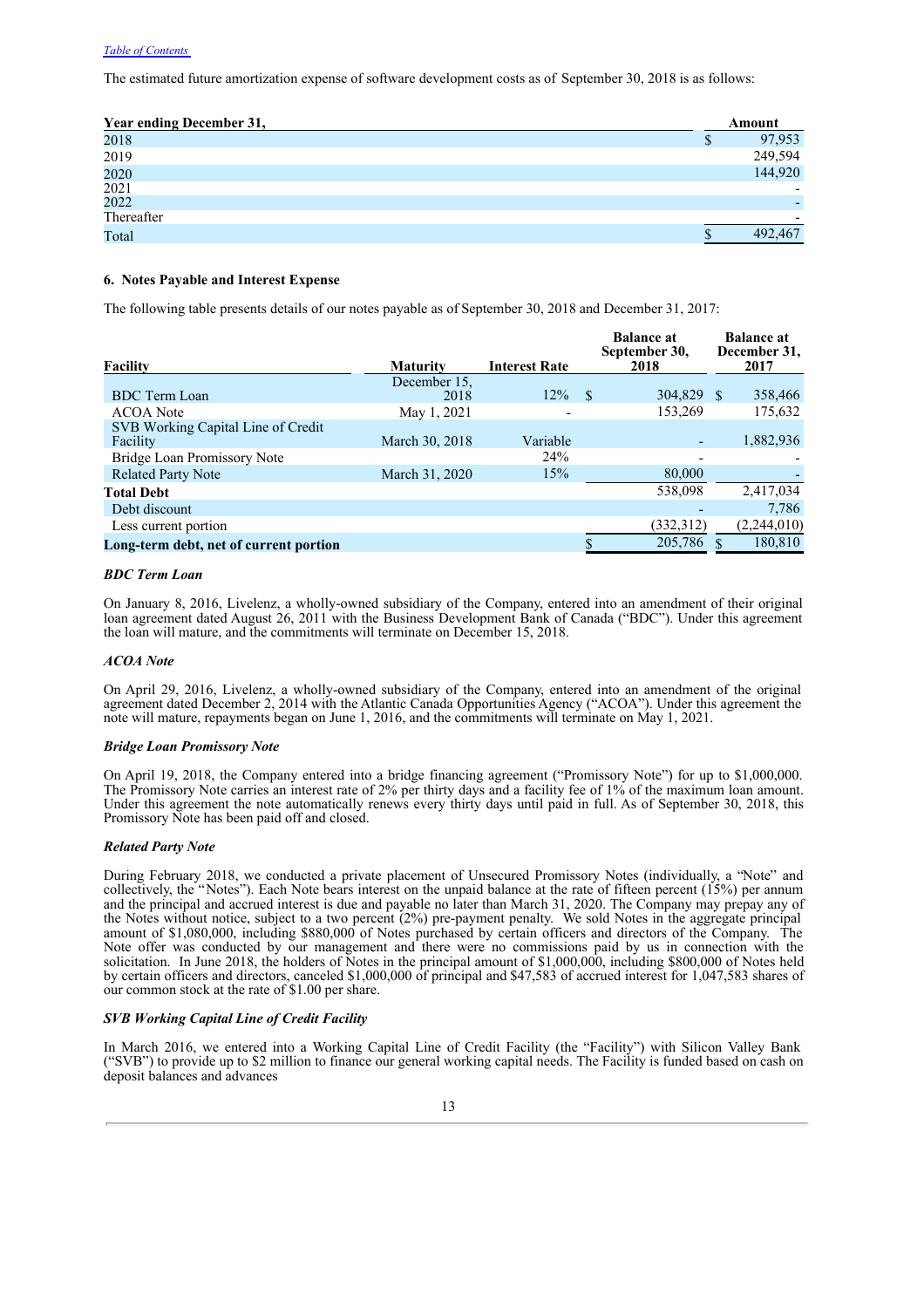against our accounts receivable based on customer invoicing. Interest on Facility borrowings is calculated at rates between the prime rate minus 1.75% and prime rate plus 3.75% based on the borrowing base formula used at the time of borrowing. The Facility contains standard events of default, including payment defaults, breaches of representations, breaches of affirmative or negative covenants, and bankruptcy. As of March 31, 2018, this Facility was paid off and closed.

Under the terms of the Facility, the Company is obligated to pay a commitment fee on the available unused amount of the Facility commitments equal to 0.5% per annum.

The Company capitalized debt issuance costs of \$42,287 related to the Facility, which have been amortized on a straightline basis to interest expense over the two-year term of the Facility. As of March 31, 2018, the Company has fully amortized these costs.

### *Interest Expense*

Interest expense was \$25,913 and \$62,748 during the three months ended September 30, 2018 and 2017, respectively.

Interest expense was \$193,036 and \$115,363 during the nine months ended September 30, 2018 and 2017, respectively.

# **7. Stockholders' Equity**

#### *Common Stock*

The total number of shares of common stock, \$0.001 par value, that the Company is authorized to issue is 100,000,000.

The Company issued shares of common stock of 0 and 636,143 related to restricted stock awards during the nine months ended September 30, 2018 and the year ended December 31, 2017, respectively. The Company issued 152,085 shares related to exercises of stock options and 484,058 restricted stock awards in the year ended December 31, 2017.

On February 7, 2018, the Company issued 12,500 shares of our common stock, at a price of \$0.78 per share, for the gross proceeds of \$9,595 in conjunction with one employee that exercised vested stock options.

On February 23, 2018, the Company issued 1,808 shares of our common stock in a cashless transaction related to a 25,000 warrant exercise.

During the three months ended March 31, 2018, the Company issued 2,018,125 shares of common stock for \$2,018,125 related to the exercise of certain warrants.

In June 2018, the Company commenced a private placement of its common shares at an offering price of \$1.00 per share. As of September 30, 2018, the Company had sold 5,775,000 shares of its common stock for gross proceeds of \$5,775,000. In addition the Company issued 1,047,583 shares of its common stock associated with the cancellation of \$1,000,000 of principal, \$47,583 of accrued interest, and a loss on conversion of \$41,902 under its February 2018 private placement Notes (See Note 6).

On August 29, 2018, the Company issued 24,792 shares of our common stock, at a price of \$0.48 per share, for the gross proceeds of \$11,875 in conjunction with one employee that exercised vested stock options.

As of September 30, 2018 and December 31, 2017, we had an equity payable balance of\$100,862 and \$100,862, respectively.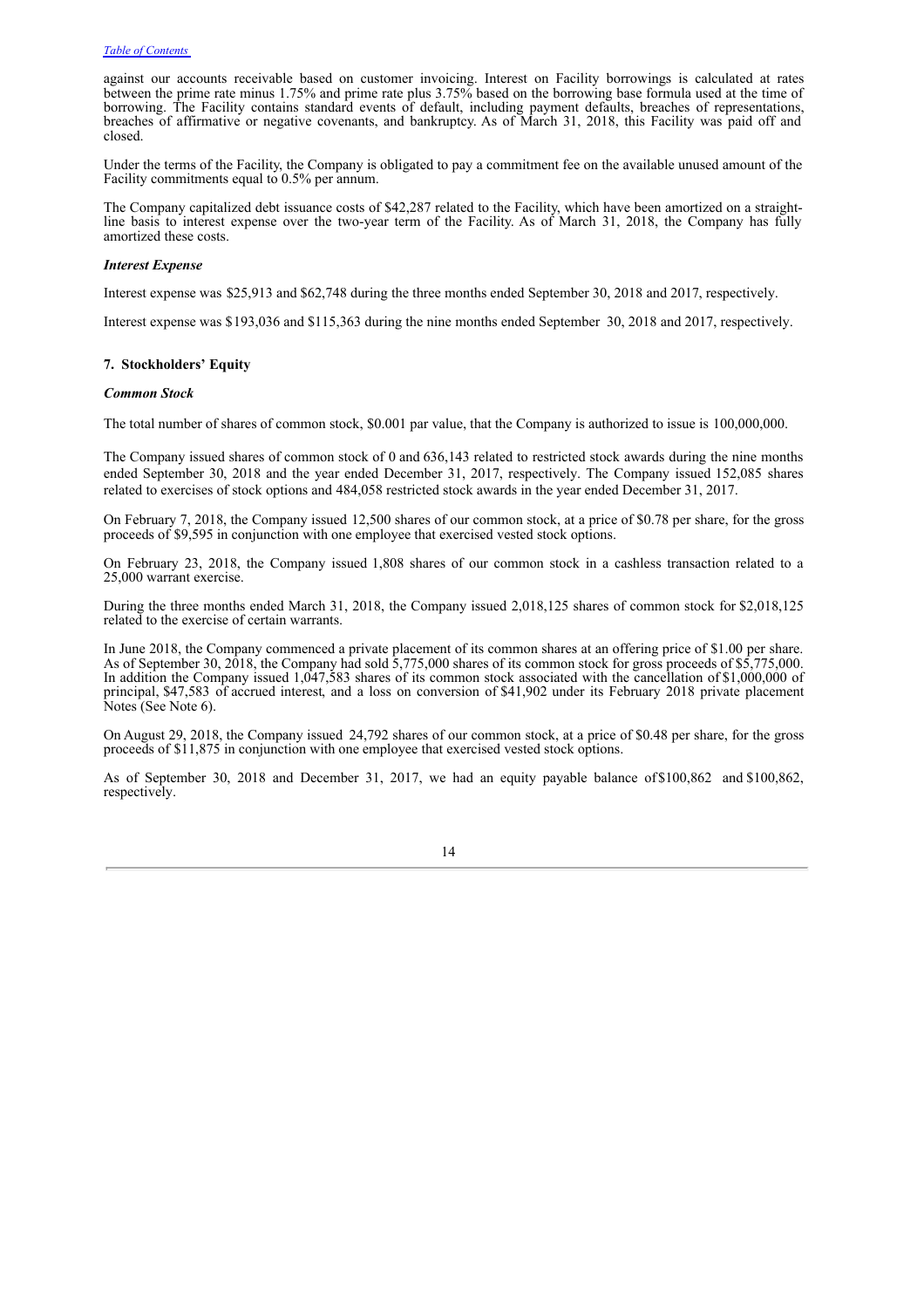# *Stock-based Plans*

## Stock Option Activity

The following table summarizes stock option activity for the year ended December 31, 2017 and for the nine months ended September 30, 2018:

|                                   | <b>Options</b> |
|-----------------------------------|----------------|
| Outstanding at December 31, 2016  | 5,757,880      |
| Granted                           | 3,027,500      |
| Exercised                         | (152,085)      |
| Forfeit/canceled                  | (1,451,053)    |
| Expired                           | (363, 294)     |
| Outstanding at December 31, 2017  | 6,818,948      |
| Granted                           | 550,000        |
| Exercised                         | (12,500)       |
| Forfeit/canceled                  | (1,162,319)    |
| Expired                           | (1,308,786)    |
| Outstanding at September 30, 2018 | 4,885,343      |

The weighted average exercise price of stock options granted during the period was \$0.72 and the related weighted average grant date fair value was \$0.52 per share.

# 2018

On February 7, 2018, the Company issued 12,500 shares of our common stock, at a price of \$0.78 per share, for the gross proceeds of \$9,595 in conjunction with one employee that exercised vested stock options.

On March 26, 2018, the Company granted one employee a total of 300,000 options to purchase shares of the Company common stock at the closing price as of March 26, 2018 of \$1.10 per share. The Option Shares will vest ratably over forty-eight (48) months. and are exercisable until March 26, 2028. The total estimated value using the Black-Scholes Model, based on a volatility rate of 102% and an option fair value of \$.88 was \$265,575.

In the three months ended June 30, 2018, the Company granted seven employees a total of250,000 options to purchase shares of the Company common stock at prices ranging from \$0.90 to \$1.40 per share. The options vest 25% on the first anniversary of the grant, then equally in 36 monthly installments thereafter and are exercisable until 2028. The total estimated value using the Black-Scholes Model, based on a volatility rate of 84% and an option value of \$0.82 was \$235,452.

# Stock-Based Compensation Expense from Stock Options and Warrants

The impact on our results of operations of recording stock-based compensation expense for the three and nine months ended September 30, 2018 and 2017 were as follows:

|                                        | <b>Three Months Ended</b><br>September 30, |  |            | <b>Nine Months Ended</b><br>September 30, |  |         |
|----------------------------------------|--------------------------------------------|--|------------|-------------------------------------------|--|---------|
|                                        | 2018                                       |  | 2017       | 2018                                      |  | 2017    |
| General and administrative             | 111.003                                    |  | 137,395 \$ | 328,854                                   |  | 432,322 |
| Sales and marketing                    | 4.982                                      |  | 51,686     | 129,079                                   |  | 115,290 |
| Engineering, research, and development | 34.525                                     |  | 53.294     | 100.321                                   |  | 130,688 |
|                                        | 150,510                                    |  | 242,375 \$ | 558,254                                   |  | 678,300 |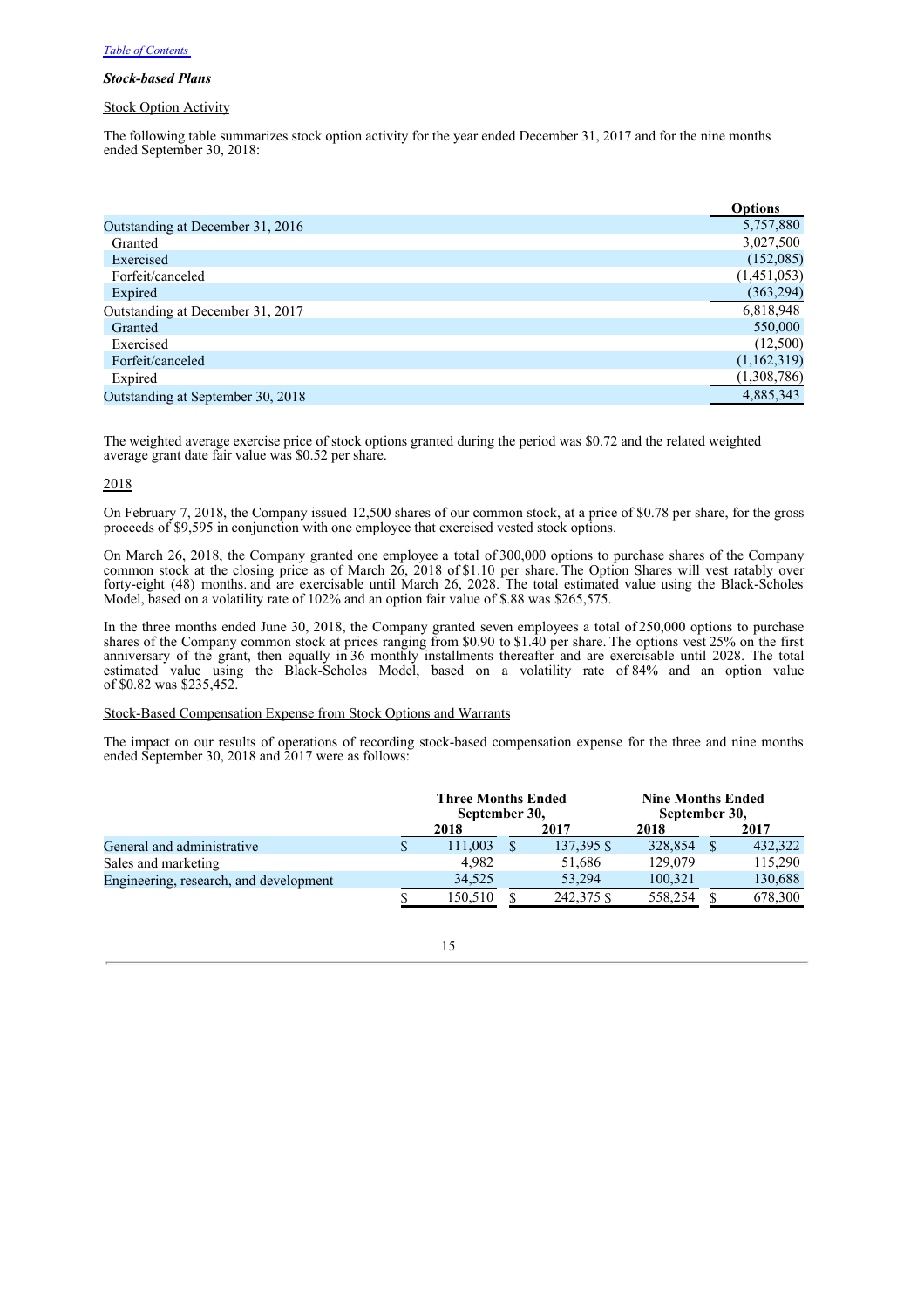# Valuation Assumptions

The fair value of each stock option award was calculated on the date of grant using the Black-Scholes option pricing model. The following weighted average assumptions were used for the nine months ended September 30, 2018 and 2017.

|                         | <b>Nine Months Ended</b><br>September 30, |         |
|-------------------------|-------------------------------------------|---------|
|                         | 2018                                      | 2017    |
| Risk-free interest rate | 2.65%                                     | $.96\%$ |
| Expected life (years)   | 6.00                                      | 6.00    |
| Expected dividend yield |                                           |         |
| Expected volatility     | $104.06\%$                                | 84.94%  |

The risk-free interest rate assumption is based upon published interest rates appropriate for the expected life of our employee stock options.

The expected life of the stock options represents the weighted-average period that the stock options are expected to remain outstanding and was determined based on historical experience of similar awards, giving consideration to the contractual terms of the stock-based awards, vesting schedules and expectations of future employee behavior as influenced by changes to the terms of its stock-based awards.

The dividend yield assumption is based on our history of not paying dividends and no future expectations of dividend payouts.

The expected volatility in 2018 and 2017 is based on the historical publicly traded price of our common stock.

#### *Restricted stock units*

The following table summarizes restricted stock unit activity under our stock-based plans for the year ended December 31, 2017 and for the nine months ended September 30, 2018:

|                                            | <b>Shares</b>            | <b>Weighted Average</b><br><b>Grant Date Fair</b><br>Value | <b>Weighted Average</b><br>Remaining<br><b>Contractual Term</b><br>(Years) | Aggregate<br><b>Intrinsic Value</b> |
|--------------------------------------------|--------------------------|------------------------------------------------------------|----------------------------------------------------------------------------|-------------------------------------|
| Outstanding at December 31, 2016           | 994,417                  | 0.72<br>\$                                                 | 0.08                                                                       | 731,845                             |
| Awarded                                    | 199.513                  | 0.73<br>S                                                  | 0.70                                                                       |                                     |
| Released                                   | (484.058)                |                                                            | ÷.                                                                         |                                     |
| Canceled/forfeited/expired                 | (47,072)                 | 0.72                                                       |                                                                            |                                     |
| Outstanding at December 31, 2017           | 662,800                  | 0.72                                                       | 0.70                                                                       | 795,360                             |
| Awarded                                    | $\overline{\phantom{0}}$ |                                                            | Ξ.                                                                         |                                     |
| Released                                   | ٠.                       |                                                            | $\overline{\phantom{a}}$                                                   |                                     |
| Canceled/forfeited/expired                 |                          | ъ                                                          |                                                                            |                                     |
| Outstanding at September 30, 2018          | 662,800                  | 0.72                                                       |                                                                            | 516,984                             |
|                                            |                          |                                                            |                                                                            |                                     |
| Expected to vest at September 30, 2018     | 662,800                  | \$.                                                        |                                                                            | 516,984<br>- \$                     |
| Vested at September 30, 2018               | 662,800                  | S                                                          | $\overline{\phantom{0}}$                                                   | 516,984                             |
| Unvested at September 30, 2018             | $\sim 100$               |                                                            |                                                                            | - \$                                |
| Unrecognized expense at September 30, 2018 |                          |                                                            |                                                                            |                                     |

*Stock Based Compensation from Restricted Stock*

The impact on our results of operations of recording stock-based compensation expense for restricted stock units for the three and nine months ended September 30, 2018 and 2017 was as follows:

|                            | <b>Three Months Ended</b><br>September 30, |  |          |  | <b>Nine Months Ended</b><br>September 30, |  |       |  |
|----------------------------|--------------------------------------------|--|----------|--|-------------------------------------------|--|-------|--|
|                            | 2018                                       |  | 2017     |  | 2018                                      |  | 2017  |  |
| General and administrative | $\overline{\phantom{a}}$                   |  | (93.935) |  | 30.546                                    |  | .438  |  |
|                            | $\overline{\phantom{a}}$                   |  | (93.935) |  | 30.546                                    |  | '.438 |  |

As of September 30, 2018, there was unearned restricted stock unit compensation as described in the tables above. If there are any modifications or cancellations of the underlying unvested awards, we may be required to accelerate, increase or cancel all or a portion of the remaining unearned restricted unit compensation expense. Future unearned restricted unit compensation will increase to the extent we grant additional equity awards.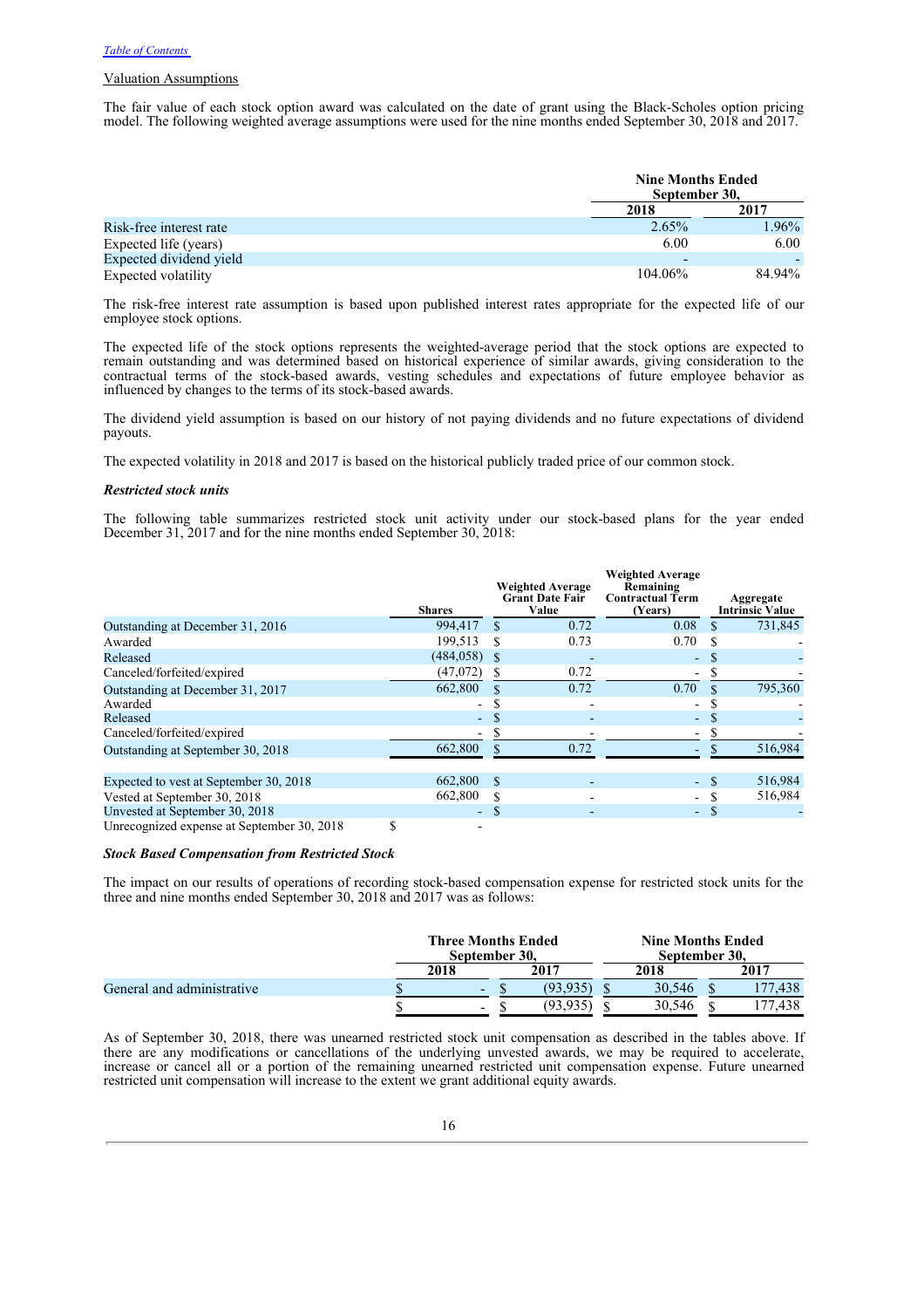### *Warrants Issued to Investors and Placement Agents*

There were no warrants issued during the year ended December 31, 2017 or during the nine months ended September 30, 2018.

At September 30, 2018, we had warrants to purchase 1,546,250 shares of common stock at \$1.20 per share and 580,185 at \$1.00 per share, respectively, which are outstanding. Of this amount, warrants to purchase 1,384,435 shares expire in 2019, and warrants to purchase 742,000 shares expire in 2020.

# **8. Fair Value Measurements**

Fair value is defined as an exit price, representing the amount that would be received to sell an asset or paid to transfer a liability in an orderly transaction between market participants. As such, fair value is a market-based measurement that should be determined based on assumptions that market participants would use in pricing an asset or liability. As a basis for considering such assumptions, the authoritative guidance establishes a three-tier value hierarchy, which prioritizes the inputs used in measuring fair value as follows: (Level 1) observable inputs such as quoted prices in active markets; (Level 2) inputs other than the quoted prices in active markets that are observable either directly or indirectly; and (Level 3) unobservable inputs in which there is little or no market data, which requires us to develop our own assumptions. This hierarchy requires companies to use observable market data, when available, and to minimize the use of unobservable inputs when determining fair value. On a recurring basis, we measure certain financial assets and liabilities at fair value.

The following table presents assets that are measured and recognized at fair value as of September 30, 2018 on a recurring and non-recurring basis:

| <b>Description</b>               | Level 1 |  | Level 2 |     | <b>Level 3</b> | <b>Gains</b> (Losses) |
|----------------------------------|---------|--|---------|-----|----------------|-----------------------|
| Goodwill (non-recurring)         |         |  |         |     | 803.118 \$     |                       |
| Intangibles, net (non-recurring) |         |  |         | - 8 | 771.991 \$     |                       |

The following table presents assets that are measured and recognized at fair value as of December 31, 2017 on a recurring and non-recurring basis:

| <b>Description</b>               | Level 1 |  | Level 2 |               | <b>Level</b> 3       | <b>Gains (Losses)</b> |
|----------------------------------|---------|--|---------|---------------|----------------------|-----------------------|
| Goodwill (non-recurring)         |         |  |         | $ \mathbb{S}$ | 803.118 \$           |                       |
| Intangibles, net (non-recurring) |         |  |         |               | 676.436 \$<br>$-$ \$ |                       |

# **9. Commitments and Contingencies**

# *Litigation*

On July 2, 2018, a former employee of ours filed an action against us in the Superior Court of the State of Arizona in and for Maricopa County (*Armstrong v. Mobivity Holdings Corp*., *et al*. Case No. CV-2018-052706). The lawsuit generally alleges that we failed to pay the plaintiff a bonus and commissions totaling \$284,350. The complaint seeks treble damages, totaling \$853,050, and plaintiff's attorneys' fees and costs. The parties to the lawsuit participated in a private mediation held on September 25, 2018 that resulted in a settlement of the matter. The lawsuit was formally dismissed with prejudice on October 8, 2018 in consideration of our agreement to pay the plaintiff \$200,000.

# **10. Related Party Transactions**

As discussed in Note 7, we conducted the private placement of our securities during the nine months ended September 30, 2017 for the gross proceeds of \$1,953,600. One officer and one director of the Company participated in the private placement investing a total of \$1,025,000 in exchange for 1,708,333 shares of our common stock.

As discussed in Note 6, we conducted the private placement of Notes in February 2018. Certain officers and directors purchased Notes in the aggregate principal amount of \$880,000. In connection our private placement of common stock commenced in June 2018 (see Note 7), those officers and directors converted all principal and interest under the Notes in June 2018 into common shares at the rate of \$1.00 per share.

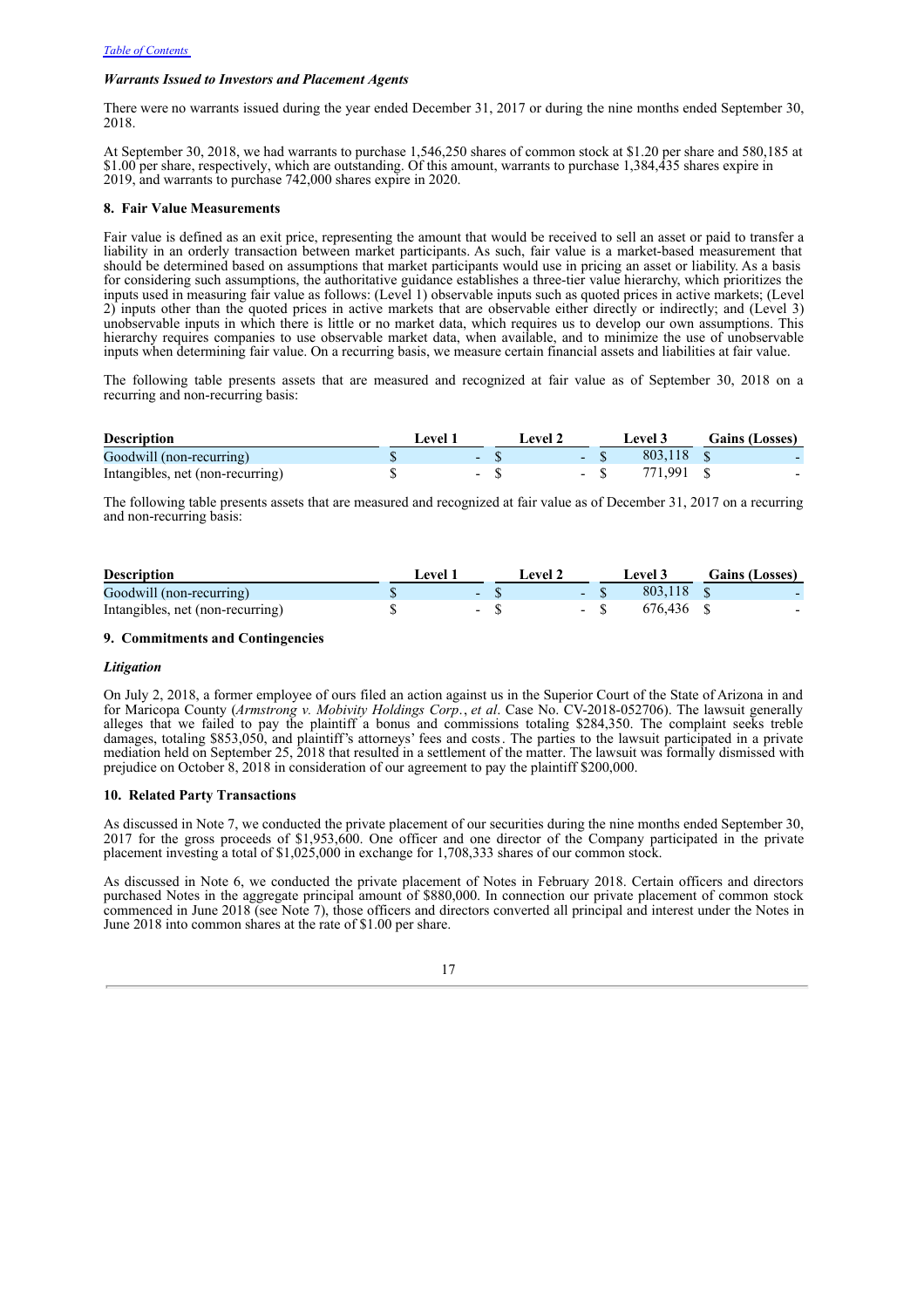# **11. Subsequent Events**

There were no subsequent events through the date that the financial statements were issued, except as provided below.

On November 14, 2018, we entered into an Asset Purchase Agreement with Belly, Inc., a Delaware corporation, pursuant to which we have agreed to purchase from Belly, and Belly has agreed to sell to us, certain operating assets relating to Belly's proprietary digital customer loyalty platform, including client contracts, accounts receivable and intellectual property, in exchange for our payment of \$3,000,000, subject to working capital adjustments. Belly was founded in 2001 and was originally funded by Andreessen Horowitz, Lightbank, NEA, DAG Ventures, Cisco and 7-Ventures, LLC (a subsidiary of 7-Eleven, Inc). Belly is a platform-first technology company enabling businesses of all sizes to create digital connections that result in personal relationships with their customers. Belly's platform has been deployed to more than 5,000 merchant locations and 7 million consumers. Our acquisition of the Belly assets is expected to be accretive to our top and bottom line revenue figures. The Asset Purchase Agreement contains customary representations, warranties and indemnities on the part of Belly. The closing of the acquisition is expected to take place on or about November 14, 2018, subject to usual and customary closing conditions. We intended to finance the acquisition through our cash on hand.

In connection with our acquisition of the Belly assets, on November 14, 2018, we entered into a Loan and Security Agreement with Wintrust Bank. The Loan and Security Agreement provides for a single-term loan to us in the original principal amount of \$1,000,000. Interest accrues on the unpaid principal amount at the rate of prime plus 1.5%. The loan is a three-year loan and is interest-only payable for the first six months of the loan. Commencing on May 1, 2019, we will commence monthly payments of principal in the amount of \$33,333.33 in addition to the monthly payment of accrued interest. The loan is secured by all of our assets other than our intellectual property.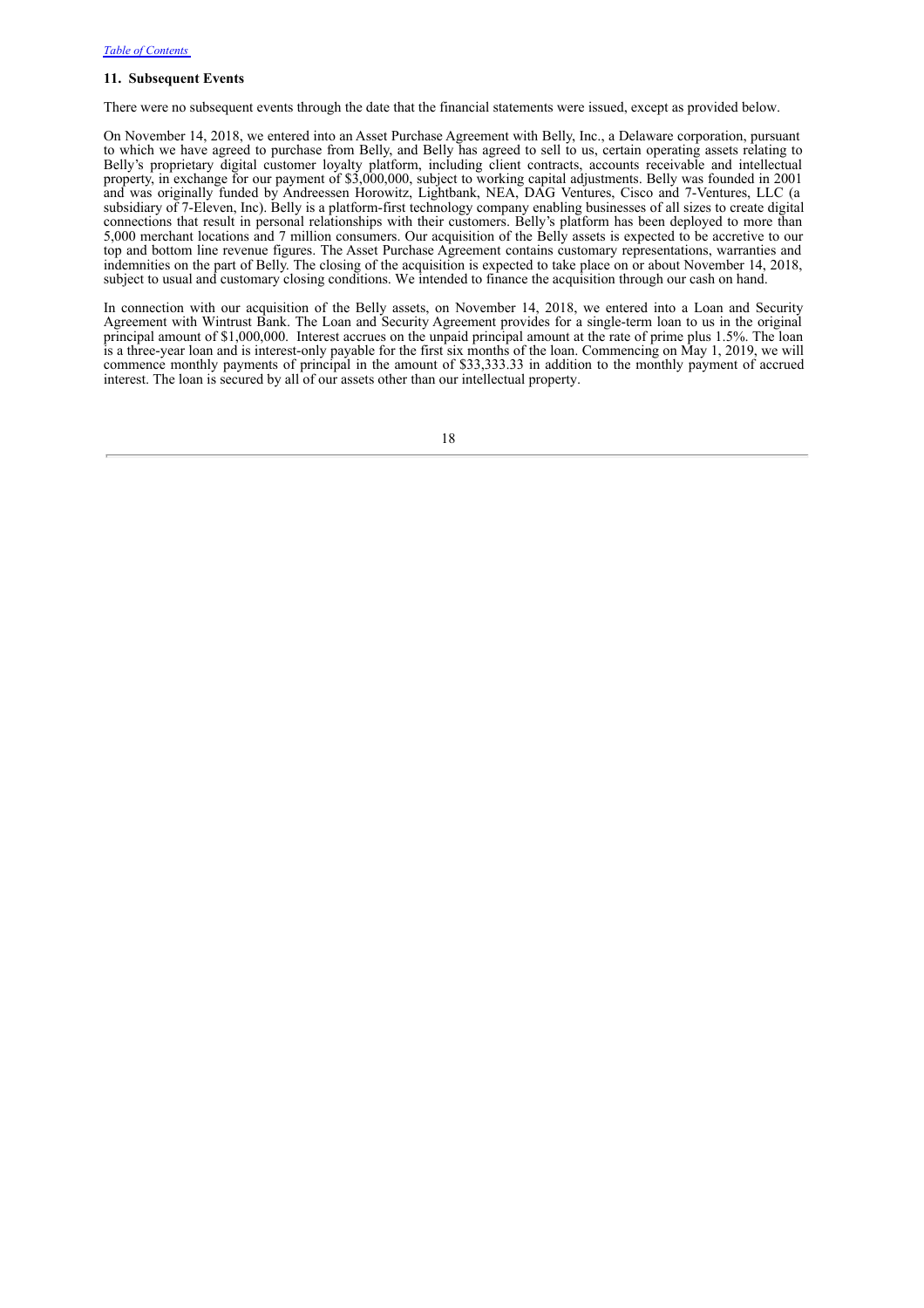### **Item 2. Management's Discussion and Analysis of Financial Condition and Results of Operations**

This Quarterly Report on Form 10-Q contains "forward-looking statements" as defined in Section 27A of the Securities Act of 1933, as amended, and Section 21E of the Securities Exchange Act of 1934, as amended, or the Exchange Act, in connection with the Private Securities Litigation Reform Act of 1995 that involve risks and uncertainties, as well as assumptions that, if they never materialize or prove incorrect, could cause our results to differ materially and adversely *from those expressed or implied by such forward-looking statements Such forward-looking statements include statements about our expectations, beliefs or intentions regarding our potential product of erings, business, financial condition,* results of operations, strategies or prospects. You can identify forward-looking statements by the fact that these statements do not relate strictly to historical or current matters. Rather, forward-looking statements relate to anticipated or expected events, activities, trends or results as of the date they are made and are often identified by the use of words *such as "anticipate," "believe," "continue," "could," "estimate," "expect," "intend," "may," or "will," and similar expressions or variations. Because forward-looking statements relate to matters that have not yet occurred, these* statements are inherently subject to risks and uncertainties that could cause our actual results to differ materially from any future results expressed or implied by the forward-looking statements. Many factors could cause our actual activities or results to differ materially from the activities and results anticipated in forward-looking statements. These factors include those risks disclosed under the caption "Risk Factors" included in our 2017 annual report on Form 10-K filed with the Securities and Exchange Commission, or the SEC, on April 11, 2018 and in our subsequent filings with the SEC. Furthermore, such forward-looking statements speak only as of the date of this report. We undertake no obligation to update any forward-looking statements to reflect events or circumstances occurring after the date of such statements.

#### **Overview**

Mobivity Holdings Corp. (the "Company" or "we") is in the business of developing and operating proprietary platforms over which brands and enterprises can conduct national and localized, data-driven marketing campaigns. Our proprietary platforms, consisting of software available to phones, tablets, PCs, and Point-of-Sale ("POS") systems, allow resellers, brands and enterprises to market their products and services to consumers through text messages sent directly to the consumers via mobile phones, mobile smartphone applications, and dynamically printed receipt content. We generate revenue by charging the resellers, brands and enterprises a per-message transactional fee, through fixed or variable software licensing fees, or via advertising fees. We help personal care, restaurant and retail brands realize their strategy of growing their business by increasing customer frequency, engagement and spend. Mobivity's analytics services and products provide solutions that allow brands to take validated marketing actions across all channels, based on real customer behavior to create personalized, relevant, localized and targeted campaigns. With national clients such as Subway, Sonic, Chick-fil-A, and Baskin-Robbins, Mobivity's goal is to unlock the power of internal and external customer data to create a system that provides data driven insight to continually adapt and enhance communications with customers.

According to the U.S. Census Bureau, only 7% of commerce in the US occurs online which means 93% is still happening in the physical world. We believe that brands, and in particular restaurant and retail brands, need a better way to tie marketing activities to customer purchases, and then use the information to build a more relevant, personal experience for each customer, at a local and national level. Mobivity is giving brands the ability to connect (and measure) marketing communications in the physical world by unlocking POS and mobile data and marrying it with other traditional tactics to create a closed loop: in some cases increasing response rates from 0.05% to 5% (or greater); improving online advertising conversion by 10X; and increasing revenue per ad by more than 2.5X.

Mobivity's solution addresses the offline marketing problem and makes personalized marketing automation possible for offline commerce. Digital marketing is highly dynamic and personally targeted. According to studies published by McKinsey & Company, Point Drive, and the National Advertising Institute, targeted advertising generates conversion rates more than eleven times higher than non-targeted advertising, more than double the revenue per advertisement, and is 250% more efficient than non-targeted advertising. Combined with purchase data and analytics gathered by Mobivity's products and platforms, Mobivity customers are able to quickly transform traditionally low marketing campaign response rates to exponentially higher response rates.

### *re•currency*

Mobivity's re•currency platform (formerly "SmartSuite") unlocks valuable POS and mobile data to help transform customer transactions into actionable and attributable marketing insights. Our technology provides transactional data, in real-time, that uncovers market-basket information and attributes both online and traditional promotions. The re•currency platform is comprised of re•capture, re•cognition (formerly "SmartAnalytics"), re•ceipt (formerly "SmartReceipt"), re•ach (formerly "SmartMessenger"), and re•up (formerly "SmartScore").

#### *re•capture*

Mobivity's re•currency begins with re•capture, which can capture, normalize, integrate, and store transaction data for almost any POS system. This provides a clean useful dataset upon which to predict and influence your customers' buying behavior and deliver basket-level insights to your business.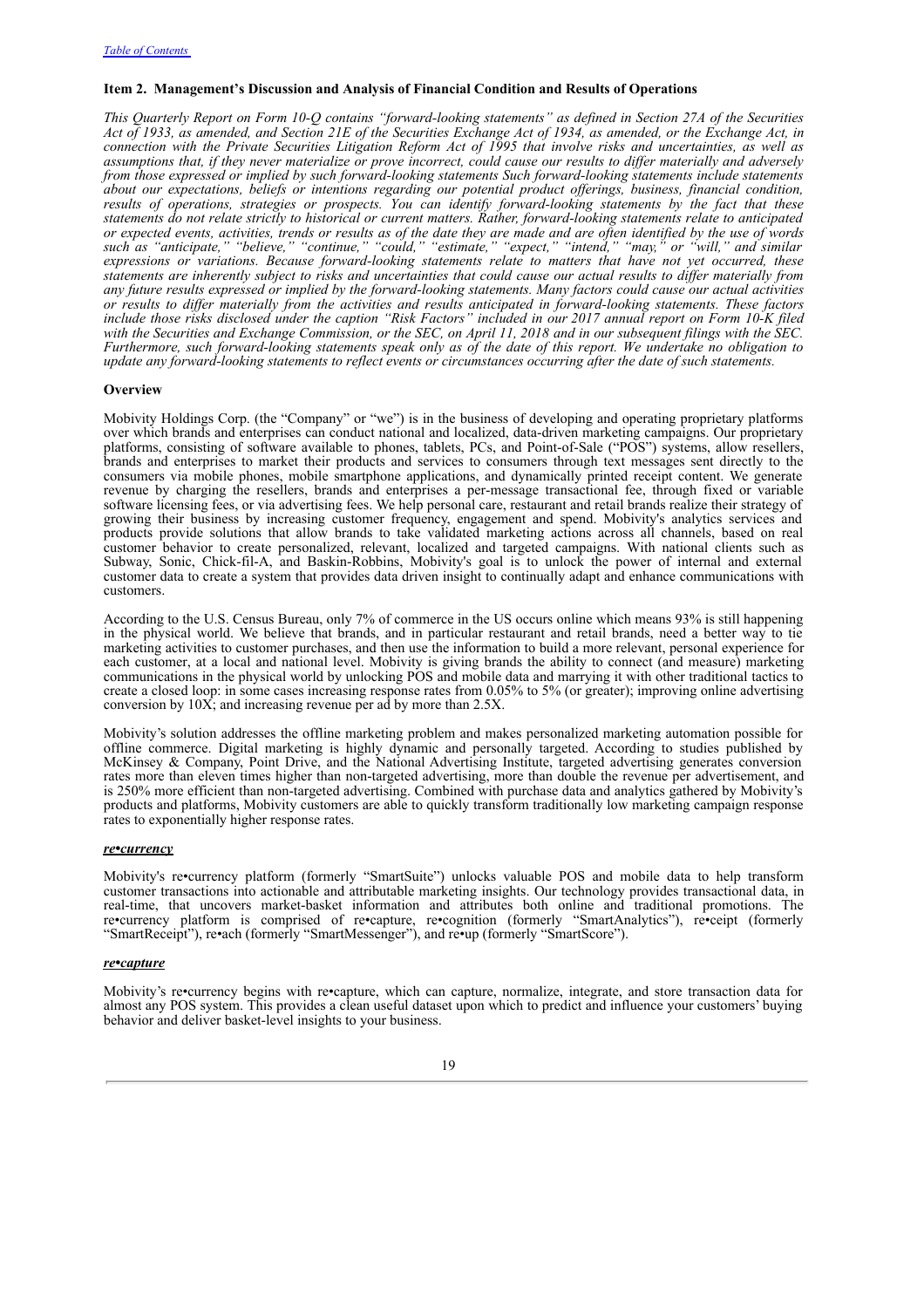# *re•cognition*

Mobivity's re•cognition is comprised of various reporting and analytics tools to uncover patterns in the buying behaviors of consumers and leverages that data to suggest pricing optimizations, and guide marketing campaigns.

### *re•ceipt*

Mobivity's re•ceipt unlocks the power of transactional data to create relevant and timely customer messages. Both clients and agencies are using re•ceipt to drive better results and make decisions around offers, promotions, and customer engagement through the medium of the printed receipt. Our re•ceipt solution enables our customers with the ability to control the content on receipts printed from their point of sale, or POS system. re•ceipt is a software application that is installed on the POS, or directly onto receipt printer platforms, such as Epson's OmniLink product, which dynamically controls what is printed on receipts such as coupons, announcements, or other calls-to-action, such as invitations to participate in a survey. re•ceipt includes a web-based interface where users can design receipt content and implement business rules to dictate what receipt content is printed in particular situations. All receipt content is also transmitted to re•ceipt's server back-end for storage and analysis via re•cognition.

# *re•ach*

Mobivity's re•ach transforms standard SMS messaging into a data-driven marketing medium. Mobivity's re•ach tracks and measures offer effectiveness at a more granular level than anything available in the industry, allowing clients to create smarter offers and drive higher redemption rates. Our proprietary platform connects to all wireless carriers so that any consumer, on any wireless service (for example, Verizon), can join our customer's SMS mobile marketing campaign. Once the consumer has subscribed to our customer's SMS mobile marketing campaign, our Web-based software solution serves as a tool by which our customers can initiate messages and other communications back to their subscribed consumers, as well as configure and administer their mobile marketing campaigns.

# *re•up*

Mobivity's re•up aids marketing to align focusing its attention on engaging the customer and trying to change their buying behavior. re•up allows clients to begin including, and rewarding, employee behavior as a key method to effect customer behavior and drive more revenue. By focusing on small changes - upsizing drinks, adding desserts, and promoting limited time offers - employees can have a dramatic impact on sales.

#### **Company Strategy**

Our objective is to build an industry-leading Software-as-a-Service (SaaS) product that connects consumers to merchants and brands. The key elements to our strategy are:

# *Exploit the competitive advantages and operating leverage of our technology platform.*

The core of our business is our proprietary re•capture POS technology. Several years of development went into designing re•capture such that the process of intercepting POS data and performing actions, such as controlling the receipt printer with receipt is scalable, portable to a wide variety of POS platforms, and does not impact performance factors including the print speed of a typical receipt printer. Furthermore, we believe the transmission of POS data to Mobivity's cloudbased data stores presents a very competitive and innovative method of enabling POS data access. Additionally, we believe that our re•ach platform is more advanced than technologies offered by our competitors and provides us with a significant competitive advantage. With more than ten years of development, we believe that our platform operates SMS text messaging transactions at a "least cost" relative to competitors while also being capable of supporting SMS text messaging transactional volume necessary to support our goal of several thousand end users. Leveraging our re•cognition platform with re•ach allows for full attribution of SMS offers, which we believe is a unique combination of both SMS text messaging and POS data.

## Evolve our sales and customer support infrastructure to uniquely serve very large customer implementations such as *franchise-based brands who operate a large number of locations.*

Over the past few years we have focused our efforts on the development of our technology and solutions with the goal of selling and supporting small and medium-sized businesses. Going forward, we intend to increase significantly our investments in sales and customer support resources tailored to selling to customers that operate franchise brands. Today we support more than 30,000 merchant locations globally.

#### *Acquire complementary businesses and technologies.*

We intend to continue to search and identify unique opportunities which we believe will enhance our product features and functionality, revenue goals, and technology. We intend to target companies with some or all of the following characteristics: (1) an established revenue base; (2) strong pipeline and growth prospects; (3) break-even or positive cash flow; (4) opportunities for substantial expense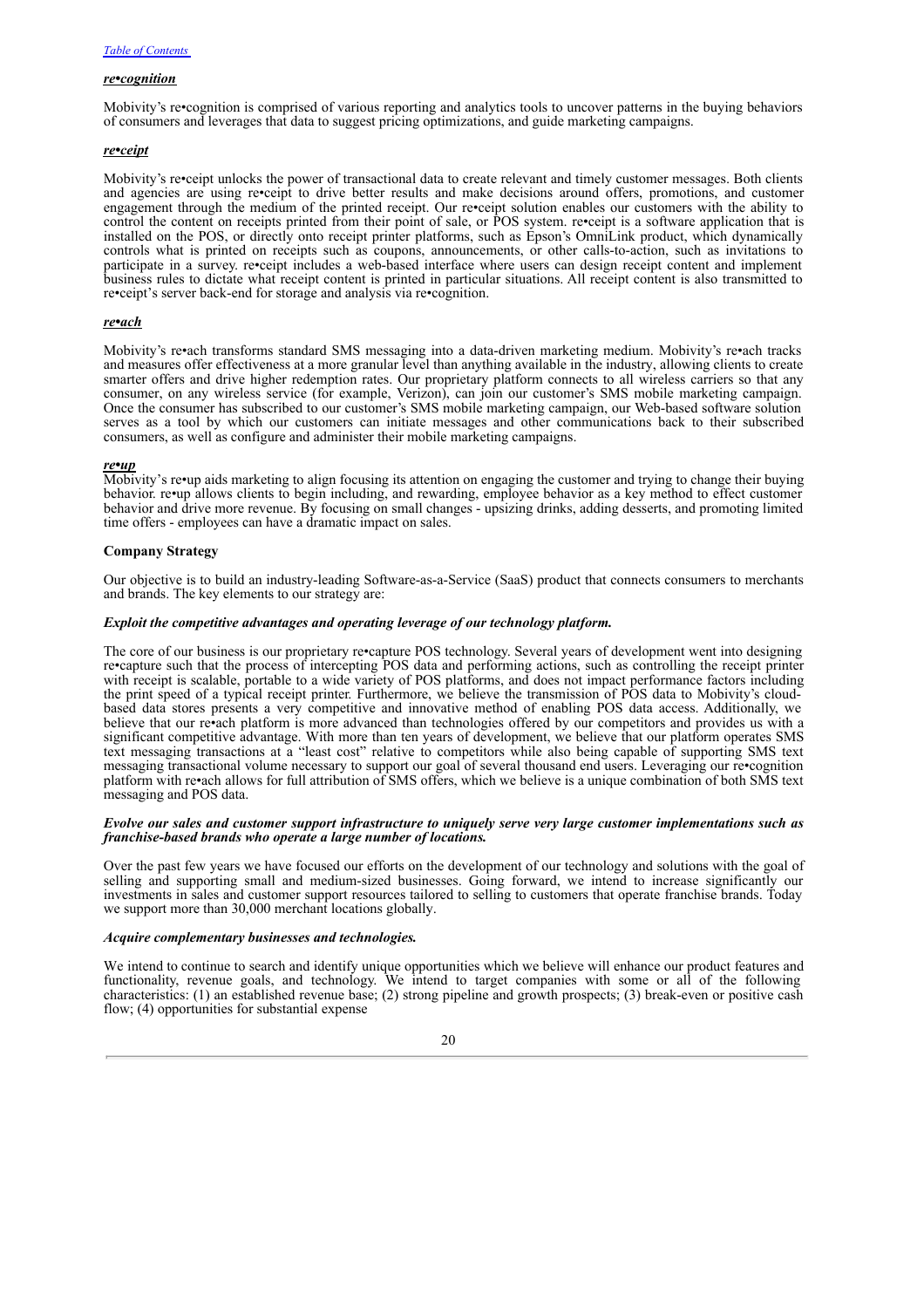reductions through integration into our platform; (5) strong sales teams; and (6) technology and services that further build out and differentiate our platform. Our acquisitions have historically been consummated through the issuance of a combination of our common stock and cash.

#### *Build our intellectual property portfolio***.**

We currently have seven issued patents that we believe have significant potential application in the technology industry. We plan to continue our investment in building a strong intellectual property portfolio.

While these are the key elements of our current strategy, there can be no guarantees that our strategy will not change or that our strategy will be successful.

### **Recent Events**

# *2018 Warrant Exercise*

Between January 19, 2018 and March 31, 2018, we conducted an offer to the holders of our outstanding common stock purchase warrants pursuant to which our warrant holders were permitted to exercise their warrants at a reduced exercise price for a period expiring on March 31, 2018. At the commencement of the warrant offer, there were warrants outstanding that entitled their holders to purchase 5,134,349 shares of our common stock at exercise prices of \$1.00 and \$1.20 per share. Pursuant to the offer, warrant holders exercised warrants to purchase 2,018,125 shares of our common stock, resulting in additional capital of \$2,018,125. We undertook this limited-time warrant exercise price reduction in order to raise additional capital without incurring further potential dilution to our stockholders. In addition, through the warrant holders' acceptance of our offer, we significantly reduced the number of outstanding warrants and thereby simplified our capital structure. The warrant offer was conducted by our management and there were no commissions paid by us in connection with the solicitation.

#### *Unsecured Promissory Note Investments in 2018*

During February 2018, we conducted a private placement of Unsecured Promissory Notes (individually, a "*Note*" and collectively, the "*Notes*") in the aggregate principal amount of \$1,080,000 to certain investors, officers, and directors of the Company. Each Note bears interest on the unpaid balance at the rate of fifteen percent (15%) per annum and the principal and accrued interest is due and payable no later than March 30, 2020. We may prepay any of the Notes without notice, subject to a two percent (2%) pre-payment penalty. The Note offer was conducted by our management and there were no commissions paid by us in connection with the solicitation.

#### *June 2018 Private Placement*

In June and July 2018, we conducted a private placement of our common shares at an offering price of \$1.00 per shares. We had sold a total of 6,822,583 shares of our common stock for gross proceeds of \$6,822,583 including \$5,775,000 of cash and the cancellation of \$1,000,000 of principal \$47,583 of accrued interest under our February 2018 private placement Notes.

#### *November 2018 Acquisition of Belly*

On November 14, 2018, we entered into an Asset Purchase Agreement with Belly, Inc., a Delaware corporation, pursuant to which we have agreed to purchase from Belly, and Belly has agreed to sell to us, certain operating assets relating to Belly's proprietary digital customer loyalty platform, including client contracts, accounts receivable and intellectual property, in exchange for our payment of \$3,000,000, subject to working capital adjustments. Belly was founded in 2001 and was originally funded by Andreessen Horowitz, Lightbank, NEA, DAG Ventures, Cisco and 7-Ventures, LLC (a subsidiary of 7-Eleven, Inc). Belly is a platform-first technology company enabling businesses of all sizes to create digital connections that result in personal relationships with their customers. Belly's platform has been deployed to more than 5,000 merchant locations and 7 million consumers. Our acquisition of the Belly assets is expected to be accretive to our top and bottom line revenue figures. The Asset Purchase Agreement contains customary representations, warranties and indemnities on the part of Belly. The closing of the acquisition is expected to take place on or about November 14, 2018, subject to usual and customary closing conditions. We intended to finance the acquisition through our cash on hand.

In connection with our acquisition of the Belly assets, on November 14, 2018, we entered into a Loan and Security Agreement with Wintrust Bank. The Loan and Security Agreement provides for a single-term loan to us in the original principal amount of \$1,000,000. Interest accrues on the unpaid principal amount at the rate of prime plus 1.5%. The loan is a three-year loan and is interest-only payable for the first six months of the loan. Commencing on May 1, 2019, we will commence monthly payments of principal in the amount of \$33,333.33 in addition to the monthly payment of accrued interest. The loan is secured by all of our assets other than our intellectual property.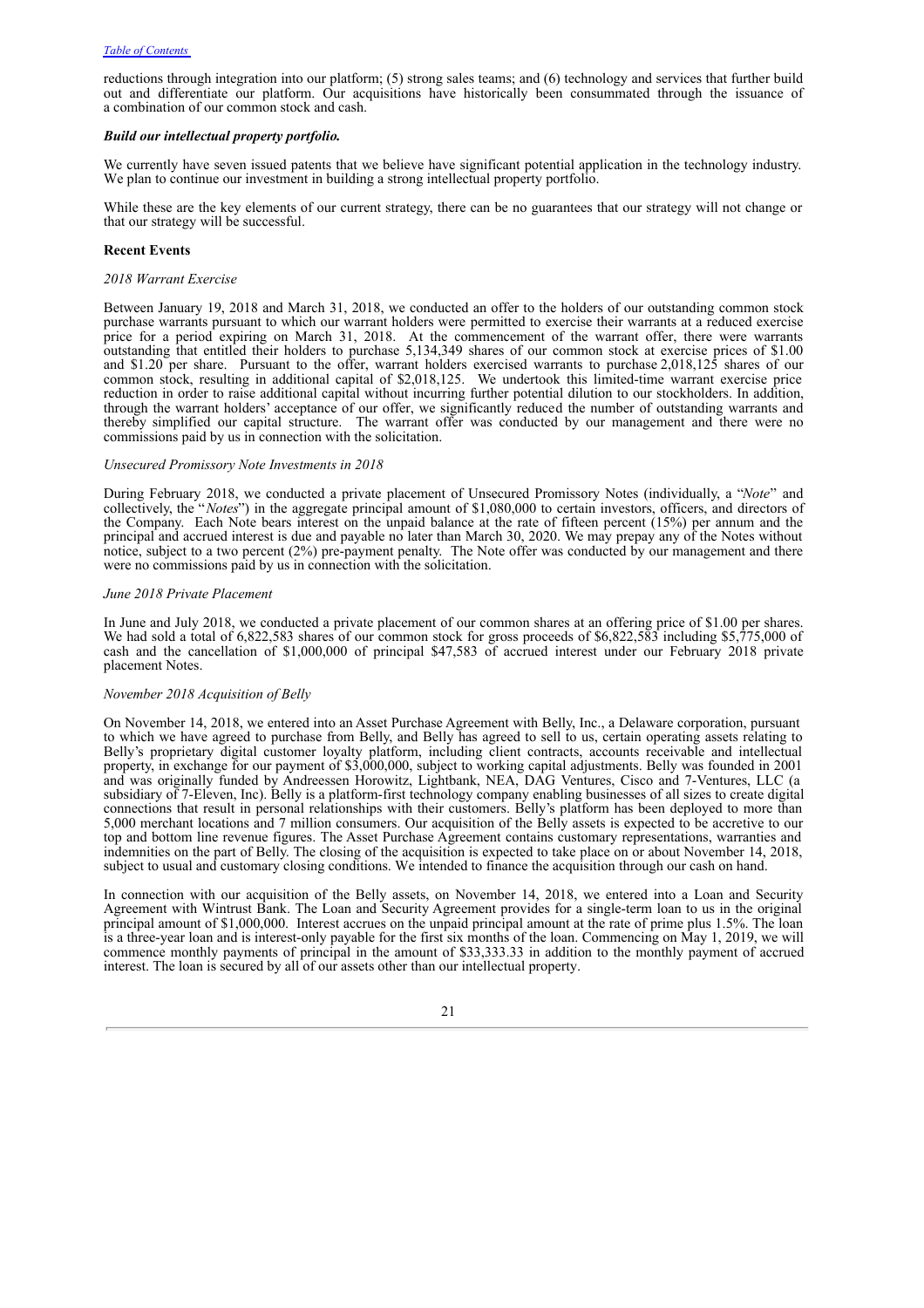# **Results of Operations**

#### *Revenues*

Revenues consist primarily of a suite of products under the re•currency platform (formerly "SmartSuite"). The re•currency platform is comprised of re•capture, re•cognition (formerly "SmartAnalytics"), re•ceipt (formerly "SmartReceipt"), re•ach (formerly "SmartMessenger"), re•up (formerly "SmartScore"), advertising model revenues which are paid on a per coupon redemption basis, and other revenues.

Revenues for the three months ended September 30, 2018 were \$4,561,368, an increase of \$2,477,381, or 119%, compared to the same period in 2017. This increase is primarily due to our adoption of ASC 606 as of January 1, 2018. The adoption of ASC 606 resulted in our realization of \$2,188,590 of revenue in the third quarter of 2018 that we would not have realized in period under the revenue recognition standards prior to the adoption of ASC 606.

Revenues for the nine months ended September 30, 2018 were \$9,620,935, an increase of \$3,184,843, or 49%, compared to the same period in 2017. This increase is primarily due to our adoption of ASC 606 as of January 1, 2018. The adoption of ASC 606 resulted in our realization of \$3,631,206 of revenue in the nine months ended September 30, 2018 that we would not have realized in the nine months ended September 30, 2018 under the revenue recognition standards prior to the adoption of ASC 606.

## *Cost of Revenues*

Cost of revenues consist primarily of cloud-based software licensing fees, short code maintenance expenses, personnel related expenses, and other expenses.

Cost of revenues for the three months ended September 30, 2018 was \$1,021,285, an increase of \$234,900, or 30%, compared to the same period in 2017. This increase is primarily due to higher SMS and application costs associated with messaging fees and surcharges charged by text messaging carriers.

Cost of revenues for the nine months ended September 30, 2018 was \$2,570,804, an increase of \$627,270, or 32%, compared to the same period in 2017. This increase is primarily due to higher SMS and application costs associated with messaging fees and surcharges charged by text messaging carriers.

#### *General and Administrative*

General and administrative expenses consist primarily of salaries and personnel related expenses, consulting costs and other expenses.

General and administrative expenses increased \$204,333, or 31%, during the three months ended September 30, 2018 compared to the same period in 2017. The increase in general and administrative expense was primarily due to the recognition of \$130,366 in expenses related to the adoption of ASC 606.

General and administrative expenses increased \$359,780, or 14%, during the nine months ended September 30, 2018 compared to the same period in 2017. The increase in general and administrative expense was primarily due to the recognition of \$213,607 in expenses related to the adoption of ASC 606.

#### *Sales and Marketing*

Sales and marketing expenses consist primarily of salaries and personnel related expenses, stock-based compensation expense, consulting costs and other expenses

Sales and marketing expenses decreased \$44,089, or 5%, during the three months ended September 30, 2018 compared to the same period in 2017. The decrease was primarily due to lower personnel and related stock based compensation expenses.

Sales and marketing expenses increased \$373,434, or 14%, during the nine months ended September 30, 2018 compared to the same period in 2017. The increase was primarily due to higher personnel and related stock based compensation expenses.

#### *Engineering, Research & Development*

Engineering, research & development costs include salaries, stock based compensation expenses, travel, consulting costs, and other expenses.

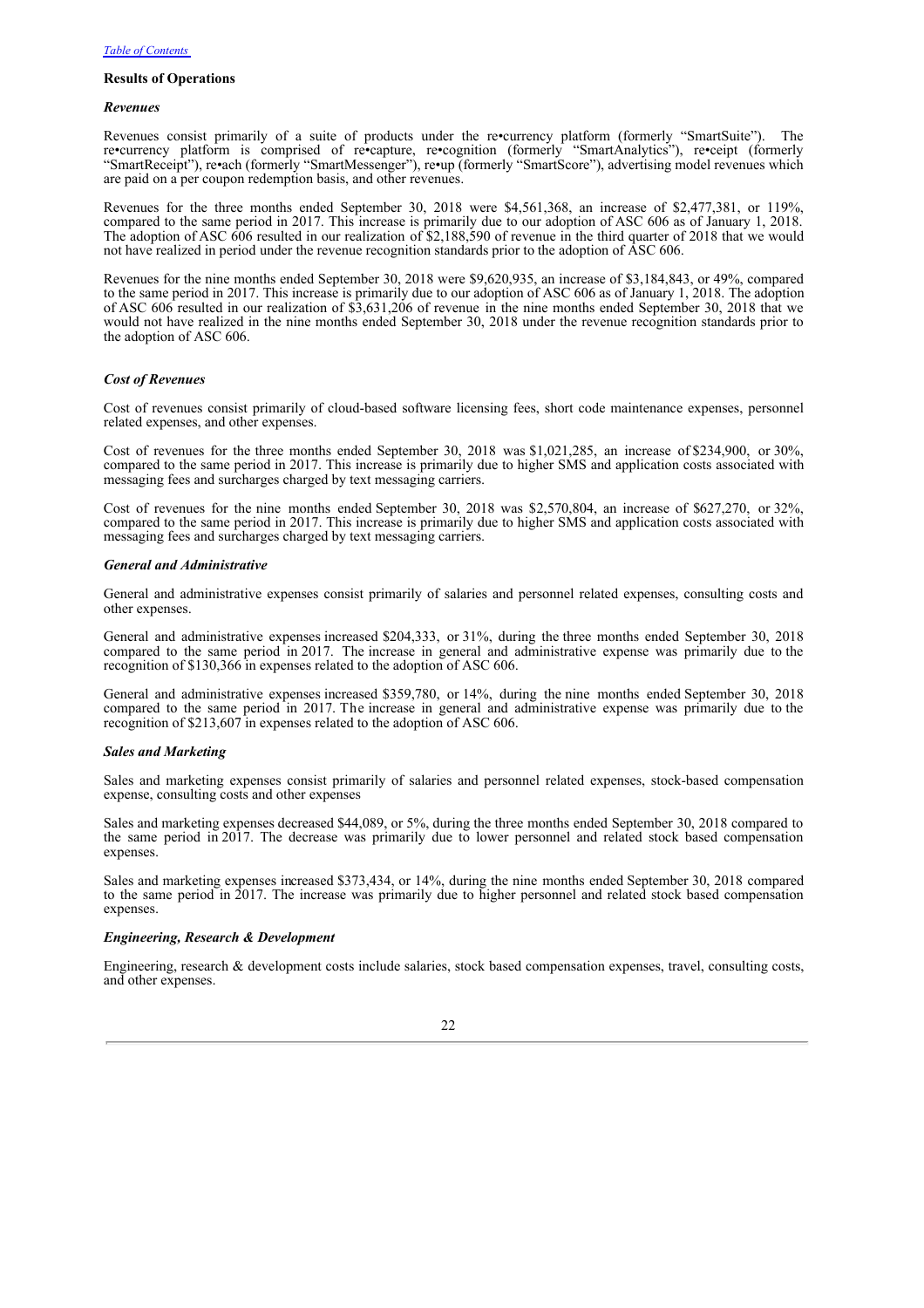Engineering, research & development expenses increased \$506,420, or 43%, during the three months ended September 30, 2018 compared to the same period in 2017. The increase in engineering, research & development expenses was primarily due to the recognition of \$1,173,295 in expenses in the period related to the adoption of ASC 606 offset by a decrease in personnel related costs as compared to 2017 to support the Company's growth.

Engineering, research & development expenses increased \$557,959, or 18%, during the nine months ended September 30, 2018 compared to the same period in 2017. The increase in engineering, research & development expenses was primarily due to the recognition of \$1,922,465 in expenses in the period related to the adoption of ASC 606 offset by a decrease in personnel related costs as compared to 2017 to support the Company's growth.

#### *Depreciation and Amortization*

Depreciation and amortization expense consists of depreciation on our equipment and amortization of our intangible assets. Depreciation and amortization expense decreased \$17,984 or 17%, during the three months ended September 30, 2018 compared to the same period in 2017. Depreciation and amortization expense increased \$9,508 or 3%, during the nine months ended September 30, 2018 compared to the same period in 2017.

#### *Interest Expense*

Interest expense consists of stated or implied interest expense on our notes payable, amortization of note discounts, and amortization of deferred financing costs. Interest expense decreased \$36,835, or 59%, during the three months ended September 30, 2018 compared to the same period in 2017. Interest expense increased \$77,674, or 67%, during the nine months ended September 30, 2018 compared to the same period in 2017. The increase in interest expense for the three and nine months ended September 30, 2018 is primarily related to interest on notes payable for the Livelenz subsidiary and borrowings against the Facility.

#### *Foreign Currency*

The Company's financial results are impacted by volatility in the Canadian/U.S. Dollar exchange rate. The average U.S. Dollar exchange rate for three and nine months ended September 30, 2018 was \$1 Canadian equals \$0.78 and \$0.75 U.S. Dollars, respectively. The Company's functional or measurement currency is the U.S. Dollar. Based on a U.S. Dollar functional currency, the following are the key areas impacted by foreign currency volatility:

- The Company sells products primarily in U.S. Dollars; therefore, reported revenues are not highly impacted by foreign currency volatility.
- A portion of the Company's expenses are incurred in Canadian Dollars and therefore fluctuate in U.S. Dollars as the U.S. Dollar varies. A weaker U.S. Dollar results in an increase in translated expenses, and a stronger U.S. Dollar results in a decrease.
- · Changes in foreign currency rates also impact the translated value of the Company's working capital that is held in Canadian Dollars. Foreign exchange rate fluctuations result in foreign exchange gains or losses based upon movement in the translated value of Canadian working capital into U.S. Dollars.

The change in foreign currency was a loss of \$2,106 and \$3,726 for the three and nine months ended September 30, 2018, respectively.

# **Net Income (Loss)**

The income (loss) for the three and nine months ended September 30, 2018 was \$91,306 and \$(2,998,243), respectively.

#### **Liquidity and Capital Resources**

As discussed above, during the nine months ended September 30, 2018, we conducted (i) a warrant solicitation at \$1.00 per share resulting in additional capital of \$2,018,125, (ii) sold unsecured promissory notes (in the aggregate principal amount of \$1,080,000 and (iii) commenced a private placement of our common shares at an offering price of \$1.00 per shares, of which we had sold as of June 30, 2018, 5,047,583 shares of common stock for gross proceeds of \$5,047,583 including \$4,000,000 of cash and the cancellation of \$1,000,000 of principal and \$47,583 of accrued interest under the aforementioned notes. Between July 1, 2018 and July 30, 2018, we sold an additional 1,775,000 shares of common stock for cash of \$1,775,000.

As of September 30, 2018, we had current assets of \$7,780,553, including \$5,119,562 in cash, and current liabilities of \$6,160,283, resulting in working capital of \$1,620,270.

We believe as of the date of this report, we have the working capital on hand, along with our expected cash flow from operations, to fund our current level of operations at least through the end of the next fiscal year. However, there can be no assurance that we will not require additional capital. If we require additional capital, we will seek to obtain additional working capital through the sale of our

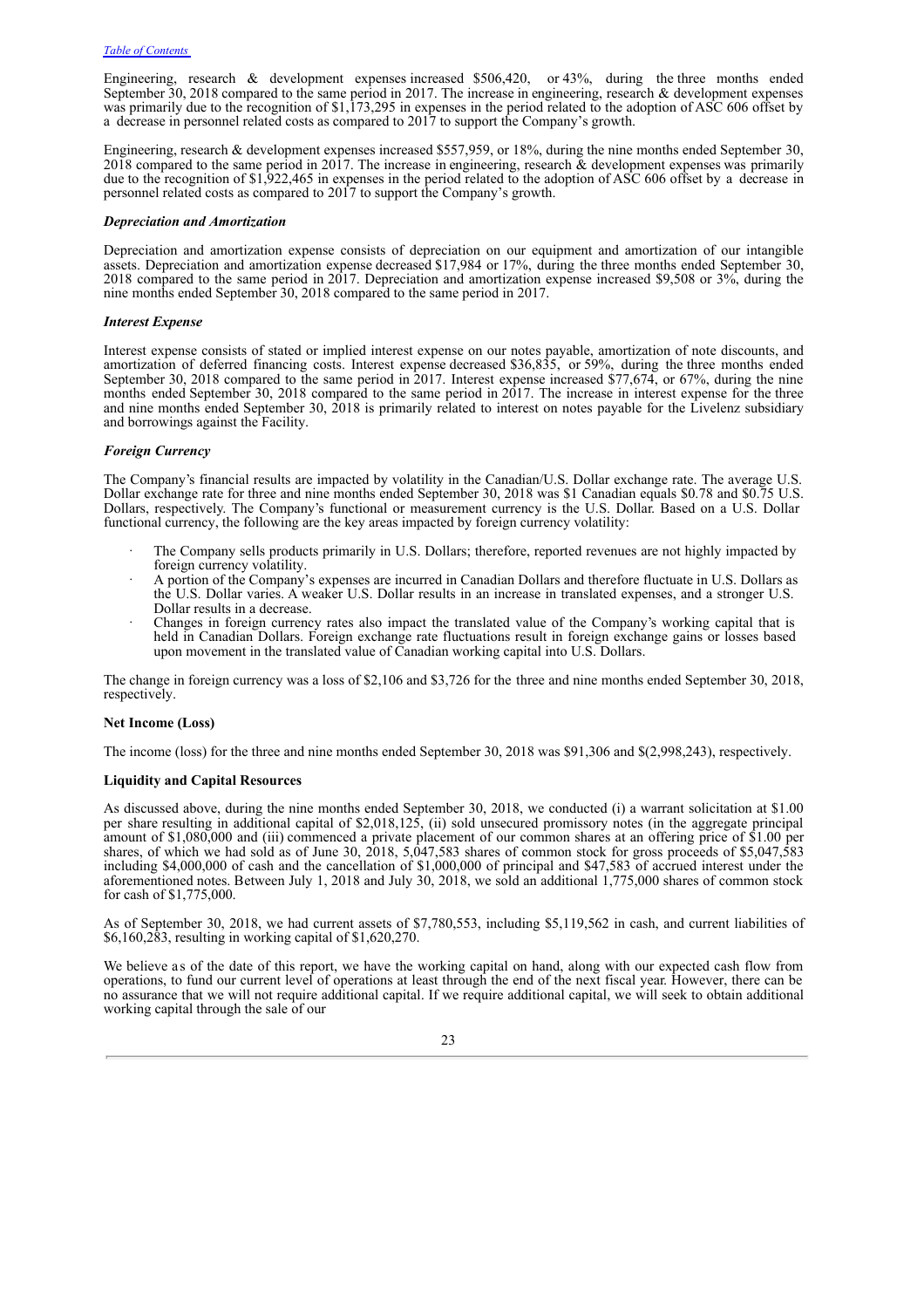securities and, if available, bank lines of credit. However, there can be no assurance we will be able to obtain access to capital as and when needed and, if so, the terms of any available financing may not be subject to commercially reasonable terms.

# *Cash Flows*

|                                                     | <b>Nine Months Ended</b><br>September 30, |  |             |  |
|-----------------------------------------------------|-------------------------------------------|--|-------------|--|
|                                                     | 2018                                      |  |             |  |
| Net cash provided by (used in):                     |                                           |  |             |  |
| Operating activities                                | $(2,043,115)$ \$                          |  | (1,237,171) |  |
| Investing activities                                | (377,171)                                 |  | (403, 822)  |  |
| Financing activities                                | 7,060,871                                 |  | 2,159,077   |  |
| Effect of foreign currency translation on cash flow | 18,918                                    |  | 2,560       |  |
| Net change in cash                                  | 4,659,503                                 |  | 520.644     |  |

# *Operating Activities*

We used cash from operating activities totaling \$2,043,115 during the nine months ended September 30, 2018 and used cash of \$1,237,171 during the nine months ended September 30, 2017. The operating activities included non-cash items related to the stock based compensation of \$558,253 and the adjustments related to ASC 606 of \$1,495,290.

#### *Investing Activities*

We used \$377,171 for investing activities during the nine months ended September 30, 2018 consisted of \$20,306 in purchased equipment and \$356,865 of capitalized software development costs.

#### *Financing Activities*

Financing activities provided \$7,060,871 for the nine months ended September 30, 2018 includes payments on notes payable of \$2,984,472, net proceeds from notes payable of \$2,095,000, and proceeds from the issuance of common stock of \$7,950,343.

#### **Critical Accounting Policies and Estimates**

Refer to Note 2, "Summary of Significant Accounting Polices," in the accompanying notes to the condensed consolidated financial statements for a discussion of recent accounting pronouncements.

# **Off-Balance Sheet Arrangements**

We have no off-balance sheet arrangements.

# **Item 3. Quantitative and Qualitative Disclosures about Market Risk.**

We are a smaller reporting company as defined by section  $10(f)(1)$  of Regulation S-K. As such, we are not required to provide the information set forth in this item.

# **Item 4. Controls and Procedures.**

# Evaluation of Disclosure Controls and Procedures

As required by Rule 13a-15(b) promulgated under the Securities Exchange Act of 1934, as amended (the "Exchange Act"), our management, with the participation of our Chief Executive Officer and Chief Financial Officer, evaluated the effectiveness of the design and operation of our disclosure controls and procedures, as defined in Exchange Act Rule 13a-15(e), as of the end of the period covered by this report. Disclosure controls and procedures are controls and other procedures that are designed to ensure that information required to be disclosed by us in the reports that we file or submit under the Exchange Act is recorded, processed, summarized and reported within the time periods specified in the SEC's rules and forms. Disclosure controls and procedures include, without limitation, controls and procedures designed to ensure that information required to be disclosed by us in the reports that we file under the Exchange Act is accumulated and communicated to our management, as appropriate to allow timely decisions regarding required disclosure. Based on this evaluation, our management, including our Chief Executive Officer and Chief Financial Officer, concluded that as of September 30, 2018 our disclosure controls and procedures were not effective.

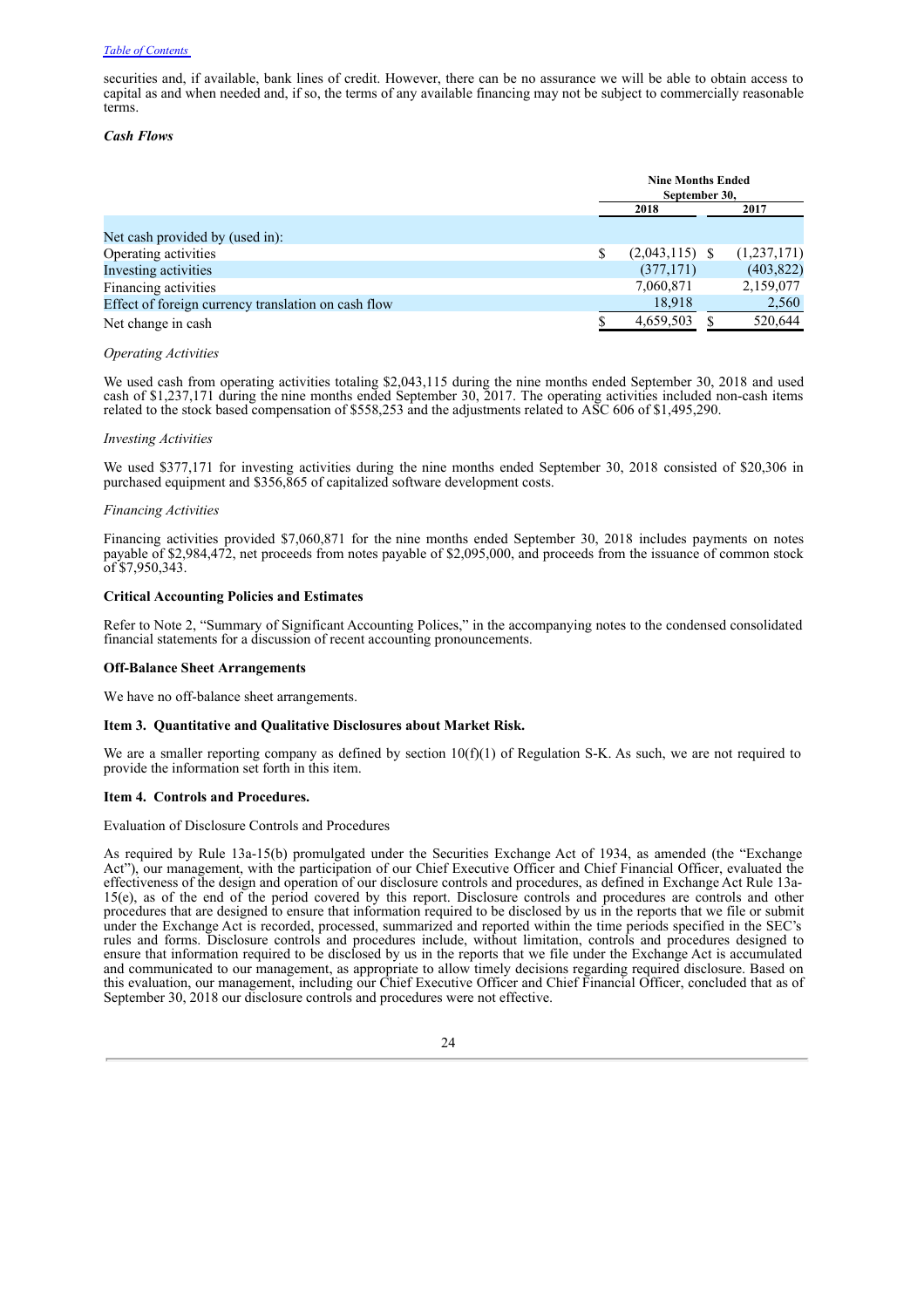# Changes in Internal Control

There were no changes in our internal control over financial reporting during the three months ended September 30, 2018 that have materially affected, or are reasonably likely to materially affect, our internal control over financial reporting.

# **PART II – OTHER INFORMATION**

# **Item 1. Legal Proceedings**

On July 2, 2018, a former employee of ours filed an action against us in the Superior Court of the State of Arizona in and for Maricopa County (*Armstrong v. Mobivity Holdings Corp*., *et al*. Case No. CV-2018-052706). The lawsuit generally alleges that we failed to pay the plaintiff a bonus and commissions totaling \$284,350. The complaint seeks treble damages, totaling \$853,050, and plaintiff's attorneys' fees and costs. The parties to the lawsuit participated in a private mediation held on September 25, 2018 that resulted in a settlement of the matter. The lawsuit was formally dismissed with prejudice on October 8, 2018 in consideration of our agreement to pay the plaintiff \$200,000.

From time to time, we are party to certain legal proceedings that arise in the ordinary course and are incidental to our business. Other than the action mentioned above, there are currently no such pending proceedings to which we are a party that our management believes will have a material adverse effect on the Company's consolidated financial position or results of operations. However, future events or circumstances, currently unknown to management, will determine whether the resolution of pending or threatened litigation or claims will ultimately have a material effect on our consolidated financial position, liquidity or results of operations in any future reporting periods.

# **Item 1A. Risk Factors**

Our Annual Report on Form 10-K for the year ended December 31, 2017 filed with the SEC on April 11, 2018 includes detailed discussions of our risk factors under the headings "Part I, Item 1A. Risk Factors" and "Part II, Item 1A. Risk Factors" respectively. You should carefully consider the risk factors discussed in our Annual Report on Form 10-K and Quarterly Report on Form 10-Q, as well as the other information in this report, which could materially harm our business, financial condition, results of operations, or the value of our common shares.

# **Item 2. Unregistered Sales of Equity Securities and Use of Proceeds**

Between July 1, 2018 and July 30, 2018, the Company sold 1,775,000 shares of common stock for cash of \$1,775,000 as part of the private placement commenced in June 2018. See Note 7.

All of the aforementioned shares were issued pursuant to section  $4(a)(2)$  of the Securities Act of 1933, as amended, and Rule 506 thereunder.

# **Item 6. Exhibits**

| Exhibit No. | Description                                                                                      |
|-------------|--------------------------------------------------------------------------------------------------|
| 31.1        | Certification by Chief Executive Officer pursuant to Section 302 of Sarbanes Oxley Act of 2002 * |
| 31.2        | Certification by Chief Financial Officer pursuant to Section 302 of Sarbanes Oxley Act of 2002 * |
| 32.1        | Certification Pursuant to 18 U.S.C. Section 1350 *                                               |
| 101.INS     | XBRL Instance Document *                                                                         |
| 101.SCH     | <b>XBRL Taxonomy Schema Document</b>                                                             |
| 101.CAL     | XBRL Taxonomy Calculation Linkbase Document *                                                    |
| 101.DEF     | XBRL Taxonomy Definition Linkbase Document *                                                     |
| 101.LAB     | XBRL Taxonomy Label Linkbase Document*                                                           |
| 101.PRE     | XBRL Taxonomy Presentation Linkbase Document *                                                   |

\* Filed electronically herewith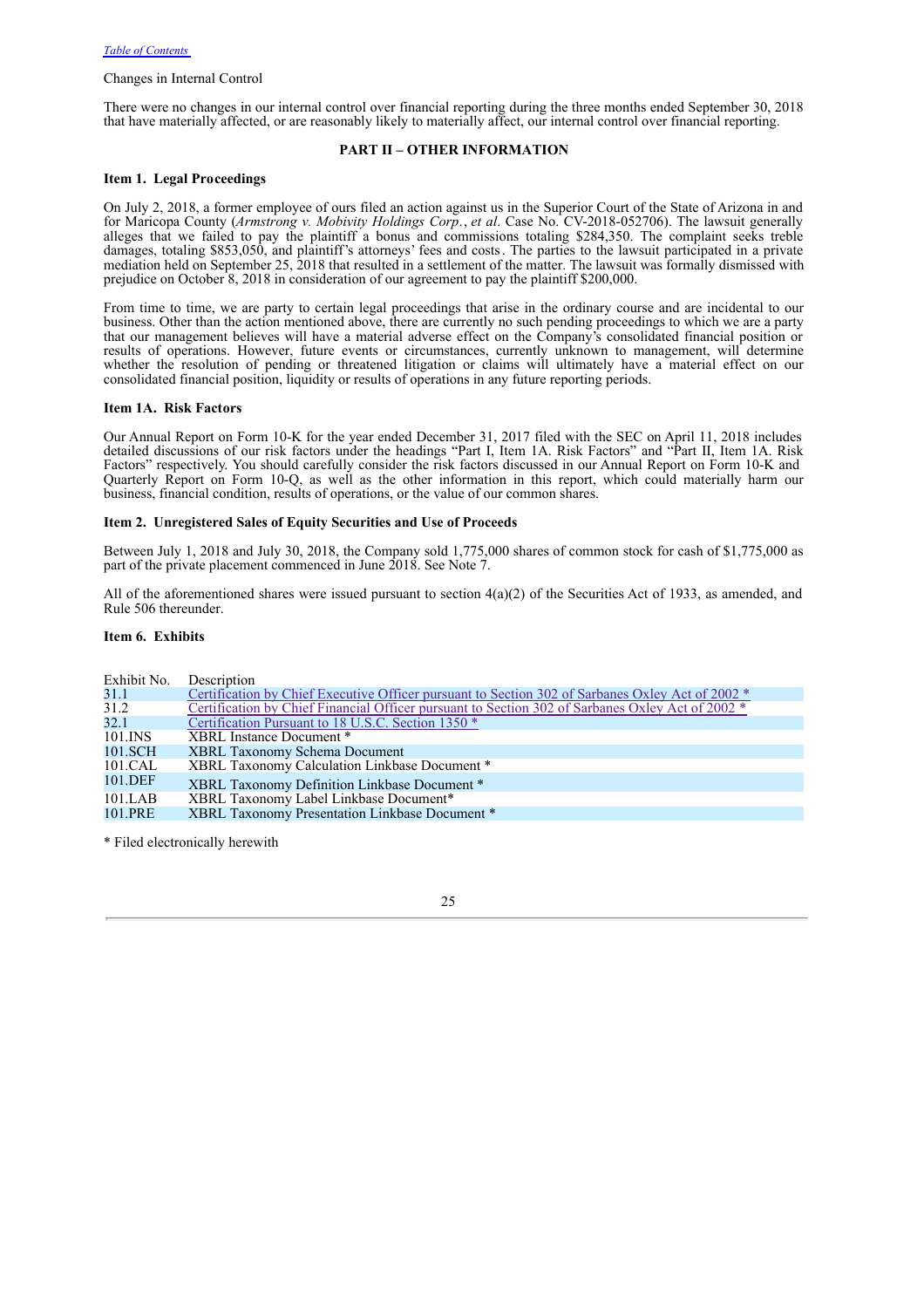# **SIGNATURES**

Pursuant to the requirements of the Securities Exchange Act of 1934, as amended, the registrant has duly caused this report to be signed on its behalf by the undersigned thereunto duly authorized

# **Mobivity Holdings Corp.**

| Date: November 14, 2018 | By: | /s/ Dennis Becker<br>Dennis Becker<br>Chairman and Chief Executive<br>Officer<br><i>(Principal Executive Officer)</i> |
|-------------------------|-----|-----------------------------------------------------------------------------------------------------------------------|
| Date: November 14, 2018 | By: | /s/ Charles B. Mathews<br>Charles B. Mathews<br>Chief Financial Officer<br>(Principal Accounting Officer)             |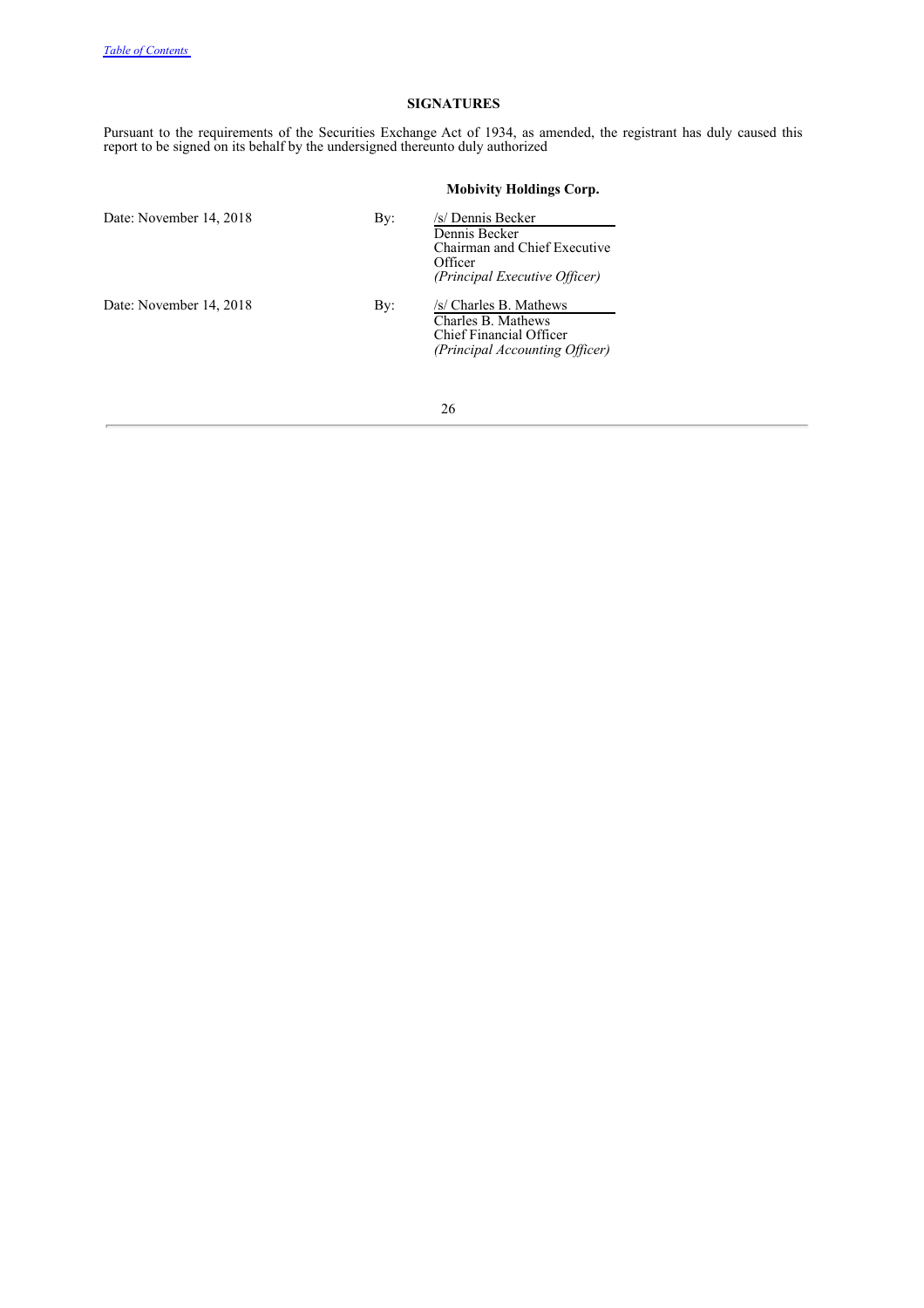# **CERTIFICATION OF PRINCIPAL EXECUTIVE OFFICER Pursuant to Rule 13a-14(a) adopted pursuant to Section 302 of the Sarbanes-Oxley Act of 2002**

I, Dennis Becker, certify that:

- 1. I have reviewed this Quarterly Report on Form 10-Q of Mobivity Holdings Corp. for the quarter ended September 30, 2018;
- 2. Based on my knowledge, this report does not contain any untrue statement of a material fact or omit to state a material fact necessary to make the statements made, in light of the circumstances under which such statements were made, not misleading with respect to the period covered by this report;
- 3. Based on my knowledge, the financial statements, and other financial information included in this report, fairly present in all material respects the financial condition, results of operations and cash flows of the registrant as of, and for, the periods presented in this report;
- 4. The registrant's other certifying officer and I are responsible for establishing and maintaining disclosure controls and procedures (as defined in Exchange Act Rules 13a-15(e) and 15d-15(e)) and internal control over financial reporting (as defined in Exchange Act Rules 13a-15(f) and 15d-15(f)) for the registrant and have:
	- (a) Designed such disclosure controls and procedures, or caused such disclosure controls and procedures to be designed under our supervision, to ensure that material information relating to the registrant, including its consolidated subsidiaries, is made known to us by others within those entities, particularly during the period in which this report is being prepared;
	- (b) Designed such internal control over financial reporting, or caused such internal control over financial reporting to be designed under our supervision, to provide reasonable assurance regarding the reliability of financial reporting and the preparation of financial statements for external purposes in accordance with generally accepted accounting principles;
	- (c) Evaluated the effectiveness of the registrant's disclosure controls and procedures and presented in this report our conclusions about the effectiveness of the disclosure controls and procedures, as of the end of the period covered by this report based on such evaluation; and
	- (d) Disclosed in this report any change in the registrant's internal control over financial reporting that occurred during the registrant's most recent fiscal quarter (the registrant's fourth fiscal quarter in the case of an annual report) that has materially affected, or is reasonably likely to materially affect, the registrant's internal control over financial reporting; and
- 5. The registrant's other certifying officer and I have disclosed, based on our most recent evaluation of internal control over financial reporting, to the registrant's auditors and the audit committee of the registrant's board of directors (or persons performing the equivalent functions):
	- (a) All significant deficiencies and material weaknesses in the design or operation of internal control over financial reporting which are reasonably likely to adversely affect the registrant's ability to record, process, summarize and report financial information; and
	- (b) Any fraud, whether or not material, that involves management or other employees who have a significant role in the registrant's internal control over financial reporting.

Date: November 14, 2018 By: */s/ Dennis Becker* 

Dennis Becker Chairman and Chief Executive Officer (Principal Executive Officer)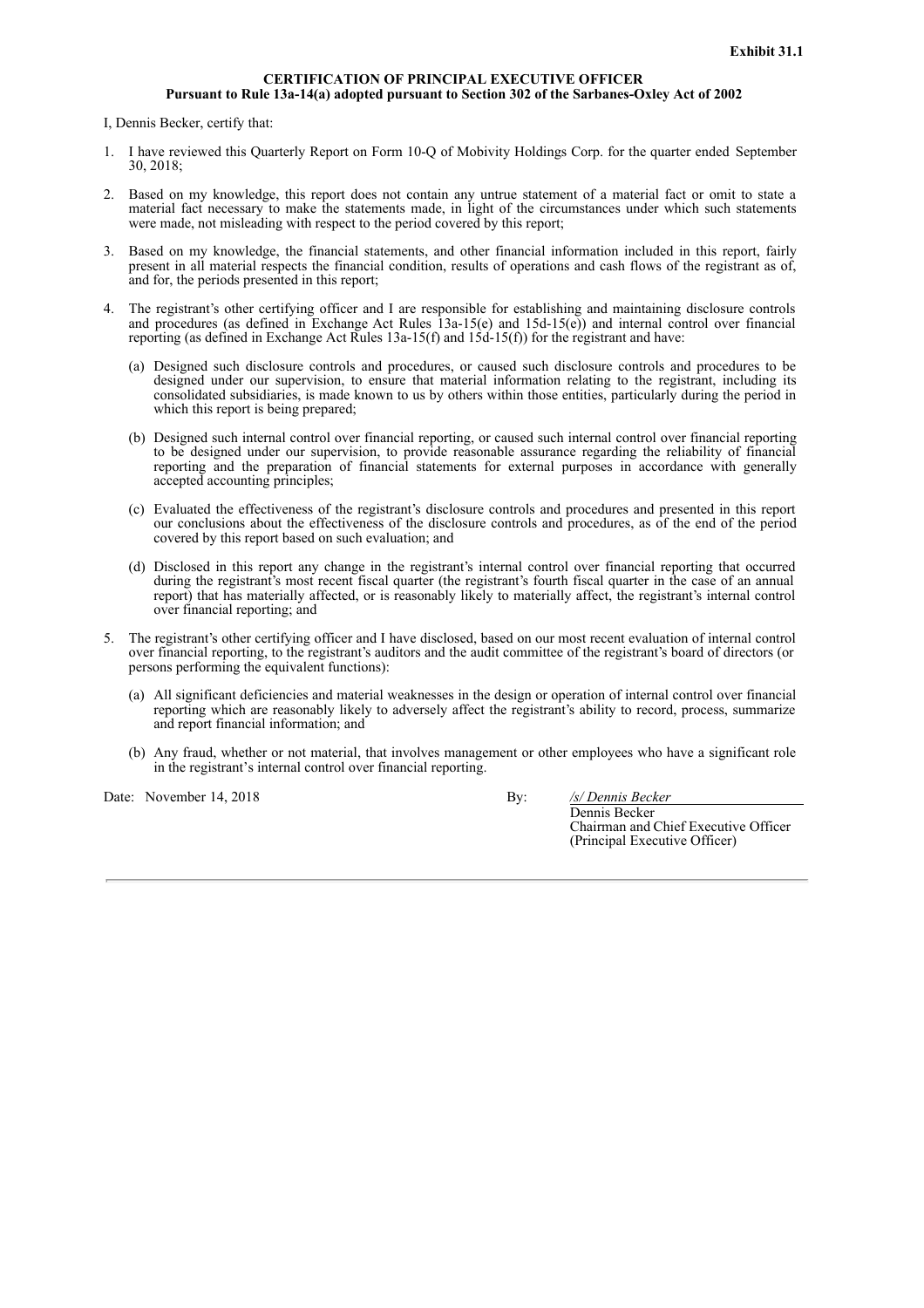# **CERTIFICATION OF CHIEF FINANCIAL OFFICER Pursuant to Rule 13a-14(a) adopted pursuant to Section 302 of the Sarbanes-Oxley Act of 2002**

I, Charles B. Mathews, certify that:

- 1. I have reviewed this Quarterly Report on Form 10-Q of Mobivity Holdings Corp. for the quarter ended September 30, 2018;
- 2. Based on my knowledge, this report does not contain any untrue statement of a material fact or omit to state a material fact necessary to make the statements made, in light of the circumstances under which such statements were made, not misleading with respect to the period covered by this report;
- 3. Based on my knowledge, the financial statements, and other financial information included in this report, fairly present in all material respects the financial condition, results of operations and cash flows of the registrant as of, and for, the periods presented in this report;
- 4. The registrant's other certifying officer and I are responsible for establishing and maintaining disclosure controls and procedures (as defined in Exchange Act Rules 13a-15(e) and 15d-15(e)) and internal control over financial reporting (as defined in Exchange Act Rules 13a-15(f) and 15d-15(f)) for the registrant and have:
	- (a) Designed such disclosure controls and procedures, or caused such disclosure controls and procedures to be designed under our supervision, to ensure that material information relating to the registrant, including its consolidated subsidiaries, is made known to us by others within those entities, particularly during the period in which this report is being prepared;
	- (b) Designed such internal control over financial reporting, or caused such internal control over financial reporting to be designed under our supervision, to provide reasonable assurance regarding the reliability of financial reporting and the preparation of financial statements for external purposes in accordance with generally accepted accounting principles;
	- (c) Evaluated the effectiveness of the registrant's disclosure controls and procedures and presented in this report our conclusions about the effectiveness of the disclosure controls and procedures, as of the end of the period covered by this report based on such evaluation; and
	- (d) Disclosed in this report any change in the registrant's internal control over financial reporting that occurred during the registrant's most recent fiscal quarter (the registrant's fourth fiscal quarter in the case of an annual report) that has materially affected, or is reasonably likely to materially affect, the registrant's internal control over financial reporting; and
- 5. The registrant's other certifying officer and I have disclosed, based on our most recent evaluation of internal control over financial reporting, to the registrant's auditors and the audit committee of the registrant's board of directors (or persons performing the equivalent functions):
	- (a) All significant deficiencies and material weaknesses in the design or operation of internal control over financial reporting which are reasonably likely to adversely affect the registrant's ability to record, process, summarize and report financial information; and
	- (b) Any fraud, whether or not material, that involves management or other employees who have a significant role in the registrant's internal control over financial reporting.

Date: November 14, 2018 By: */s/ Charles B. Mathews*

Charles B. Mathews Chief Financial Officer